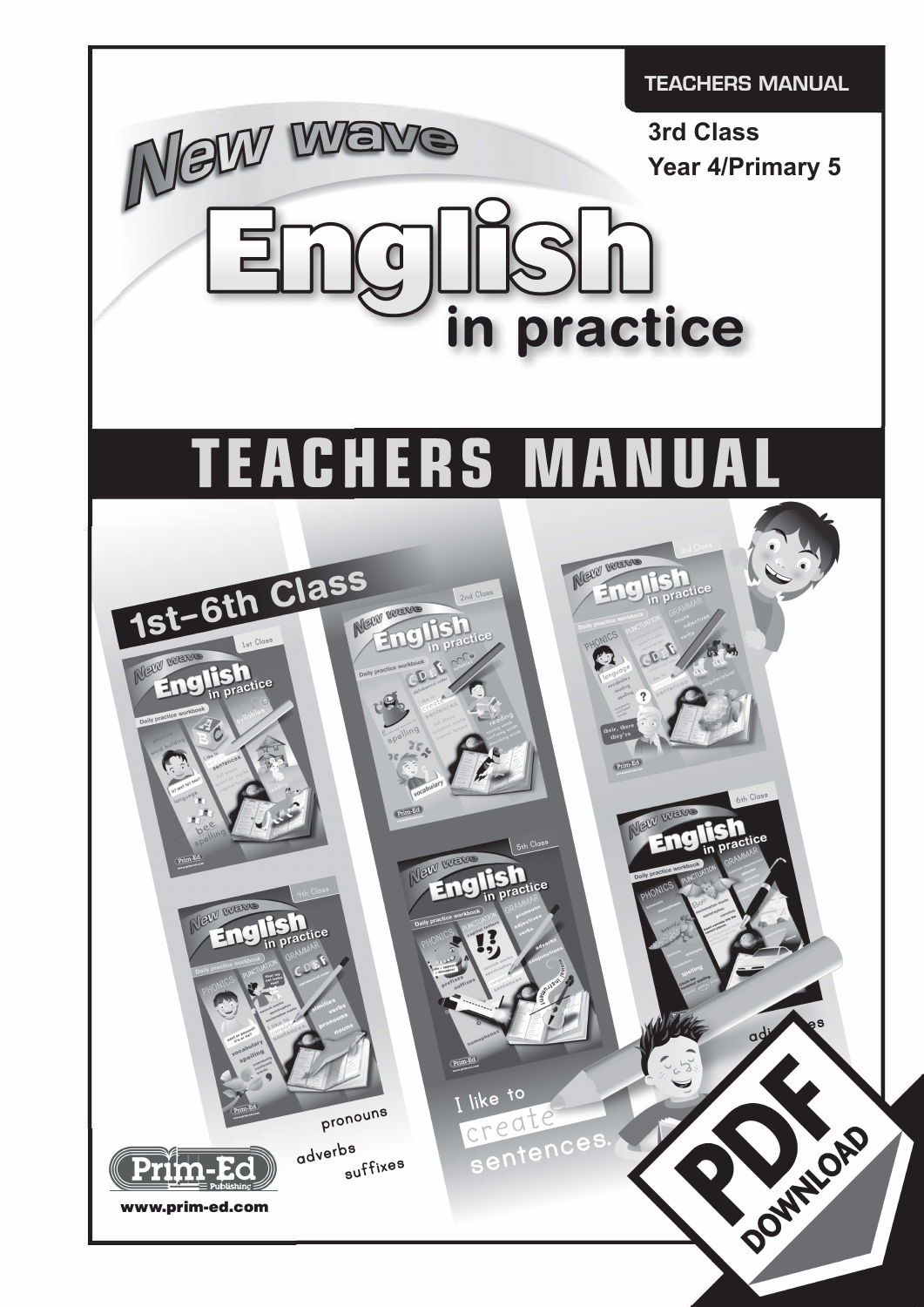#### **NEW WAVE ENGLISH IN PRACTICE TEACHERS MANUAL**

Published by Prim-Ed Publishing 2014 Copyright© RIC Publications® 2014

PR-41647

This master may only be reproduced by the original purchaser for use with their class(es). The publisher prohibits the loaning or onselling of this master for the purposes of reproduction.

# **Copyright notice**

Blackline masters or copy masters are published and sold with a limited copyright. This copyright allows publishers to provide teachers and schools with a wide range of learning activities without copyright being breached. This limited copyright allows the purchaser to make sufficient copies for use within their own education institution. The copyright is not transferable, nor can it be onsold. Following these instructions is not essential but will ensure that you, as the purchaser, have evidence of legal ownership to the copyright if inspection occurs.

For your added protection in the case of copyright inspection, please complete the form below. Retain this form, the complete original document and the invoice or receipt as proof of purchase.

*Name of Purchaser:*

*Date of Purchase:*

*Supplier:*

*School Order# (if applicable):*

*Signature of Purchaser:*

Prim-Ed Publishing **Marshmeadows** New Ross Co. Wexford Ireland

email: sales@prim-ed.com web: www.prim-ed.com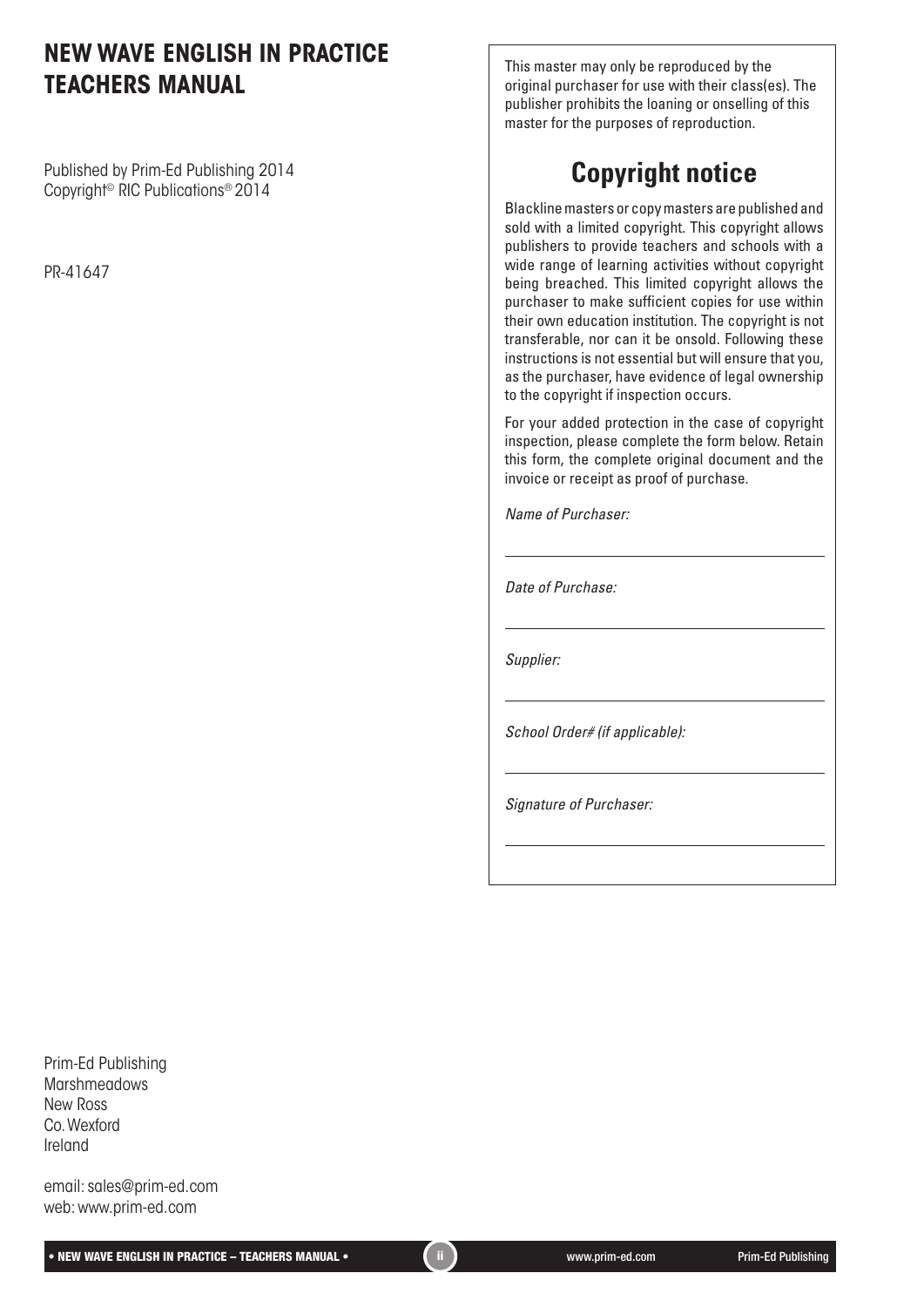| Day 1            |                             |
|------------------|-----------------------------|
| 1.               | of                          |
| 2.               | should                      |
| 3.               | also                        |
| 4.               | un                          |
| 5.               |                             |
|                  | cars                        |
| 6.<br>7.         | small                       |
|                  | front                       |
| 8.               | trick brick                 |
| 9.               | $\overline{\phantom{a}}$    |
| 10.              | $\epsilon$                  |
| .<br>11. dog     |                             |
| $12.$ ran        |                             |
|                  | 13. jumped                  |
| $14.$ are        |                             |
|                  | $15.1$ am                   |
| Day 2            |                             |
| 1.               | cover                       |
|                  | 2. year                     |
| 3. sea           |                             |
|                  | 4. faster                   |
|                  | 5. street                   |
|                  | 6. nice                     |
| 7.               | low                         |
| 8.               | catch match                 |
| 9.               |                             |
|                  | Ţ                           |
| 10. ?            | 1. play<br>12. bin<br>13. w |
|                  |                             |
|                  |                             |
|                  | walks<br>14. have           |
|                  |                             |
|                  |                             |
| 15.              | $\alpha$                    |
| Day 3            |                             |
| 1.               | have                        |
| 2.               | would                       |
| 3.               | could                       |
| 4.               | rebuild                     |
| 5.               | dresses                     |
| 6.               | lots                        |
| 7.               | back                        |
| 8.               |                             |
|                  | walk talk                   |
| 9.               |                             |
|                  | 10. When Spain<br>Madrid    |
|                  |                             |
|                  | 11. Oranges                 |
| 12.              | beautiful                   |
| 13.              | slept                       |
| 14.              | is                          |
| 15.              | I have                      |
| Day 4            |                             |
| 1.               | gone                        |
| $\overline{2}$ . | night                       |
| 3.               | bee                         |
| 4.               | windy                       |
| 5.               | bench                       |
| 6.               | dad                         |
| 7.               | slow                        |
| 8.               | middle riddle               |
| 9.               | $\overline{\phantom{a}}$    |
| 10.1             | Kate Samson<br>Wednesday    |

|                      | 11. massive                 |
|----------------------|-----------------------------|
| 12. fell             |                             |
|                      | 13. slices                  |
| $14.$ has            |                             |
| 15. ha               |                             |
| Day 5                |                             |
| 1.                   | before                      |
| $\overline{2}$ .     | $\cup$                      |
| 3.                   | ew                          |
| 4.                   | two                         |
| 5.                   | began                       |
| 6.                   | by                          |
| 7.                   | fish                        |
| 8.                   | thing                       |
| 9.                   | Ţ                           |
| 10.                  | Yesterday Tuesday           |
|                      | September                   |
| 11.<br>12.           | basket                      |
|                      | swims<br>13. dangerous long |
|                      | 14. done                    |
| 15. me               |                             |
|                      |                             |
| Day 6<br>1.          | $\mathsf k$                 |
|                      | 2. board                    |
| $\overline{2}$<br>3. |                             |
| 4. un                |                             |
|                      | 5. children                 |
| 6.                   | writes writer               |
|                      | writing                     |
| 7.                   | swimming                    |
| 8.                   | try high                    |
| 9.                   |                             |
|                      | 10. Rome Italy              |
|                      | 11. bridge                  |
|                      | 12. watch<br>13. slimy      |
|                      |                             |
|                      | $14.$ done                  |
|                      | 15. him                     |
| Day 7                |                             |
| 1.                   | kiss                        |
| 2.                   | y                           |
| 3.                   | honest                      |
| 4.<br>5.             | unfair                      |
| 6.                   | tallest                     |
| 7.                   | for<br>they're              |
| 8.                   | hot                         |
| 9.                   | 2                           |
| 10.                  | Mum<br>I                    |
| 11.                  | an                          |
| 12.                  | future                      |
| 13.                  | past                        |
| 14.                  |                             |
| 15.                  | wi                          |
| Day 8                |                             |
| 1.                   | k                           |
| 2.                   | blanket                     |
| 3.                   | 3                           |
| 4.                   | un                          |
| 5.                   | knives                      |
|                      |                             |

| 6.               | smells smelly               |
|------------------|-----------------------------|
|                  | 7. thinning                 |
| 8.               | another mother              |
| 9.               | ?                           |
| 10.              | We July August              |
| 11.              | He                          |
| 12.              | Iceland                     |
| 13.              | bikes school                |
| 14.              | were                        |
| 15.              | me                          |
| Day 9            |                             |
| 1.               | true                        |
| $\overline{2}$ . |                             |
| 3.               | V                           |
| 4.               | often                       |
| 5.               | knows                       |
|                  | after again any<br>6. there |
|                  | 7. teeth                    |
|                  |                             |
|                  | 8. thing                    |
| 9.7              |                             |
|                  | 10. Doctor Jones            |
|                  | 11. glass                   |
| 12. is           |                             |
|                  | 13. long shiny              |
|                  | 14. was                     |
| 15.              | -1                          |
| <b>Day 10</b>    |                             |
| 1.               | cliff                       |
| 2.               | j                           |
| 3.               | because                     |
| 4.               | unable                      |
| 5.               | quietest                    |
| 6.               | four                        |
| 7.               | crash                       |
| 8.               | start                       |
| 9.               | $\overline{2}$              |
| 10.              | The River Liffey            |
|                  | Dublin                      |
| 11.              | a                           |
|                  | 12. present                 |
|                  | 13. past                    |
| 14.              | it's                        |
|                  | 15. it is                   |
| <b>Day 11</b>    |                             |
| 1.               | autumn                      |
| 2.               | know                        |
| 3.               | love/ly                     |
| 4.               | blood                       |
| 5.               | sports                      |
| 6.               | hurry rush                  |
| $\overline{7}$ . | less more                   |
| 8.               | loving                      |
| 9.               | talked                      |
| 10.              | l,                          |
|                  | 11. question                |
|                  | 12. draw                    |
|                  | 13. you are                 |
|                  | 14. your                    |
|                  | 15. After                   |
| <b>Day 12</b>    |                             |
|                  | Monday                      |

2. order 3. some/times 4. none 5. cousin 6. rained sprinkled 7. war peace 8. crawling 9. covered 10. ? 11. command 12. come 13. they are 14. They're 15. You're Day 13 1. knee 2. during 3. 3 4. ch 5. blaming 6. rode road 7. comb 2 crumb 3 calm 1 8. add 9. un 10. russia 11. we're 12. biggest 13. are 14. your 15. ! Day 14 1. fruit 2. climb 3. 3 4. sh<br>5. die died 6. knight night 7. doesn't 3 dancer 1 didn't 2 8. farm 9. mis 10. christmas 11. she's 12. taller 13. is 14. you're 15. ? Day 15 1. judge 2. er 3. thank 4. mm 5. couldn't 6. hear here 7. minute 8. October 9. Jack 10. Scotland

 $\ddot{\cdot}$ 

÷. 11. she 12. I run to school. 13. were 14. to 15. ! Day 16 1. none 2. ough 3. everyone 4. mm ÷ 5. nose goes 6. hasn't 7. I eye  $\begin{array}{c} \vdots \\ \vdots \\ \vdots \\ \vdots \end{array}$ 8. began 9. calendar 10. the girl 11. Thursday 12. him 13. I wrote neatly. 14. was 15. buy Day 17 1. m 2. V 3 C 6 3. square 4. yesterday 5. un 6. geese 7. cold 8. hearing 9. grassy 10. resay 11. netball 12. describe 13. younger 14. island 15. gone Day 18 ŧ 1. d 2. V 3 C 4 3. circle ŧ 4. happily 5. un 6. watches 7. night 8. dropping 9. shiny 10. unwent 11. Sam's 12. should not 13. shiny 14. vanilla 15. go Day 19 1. course 2. core 3. sauce 4. country couple cousin 5. pop 6. key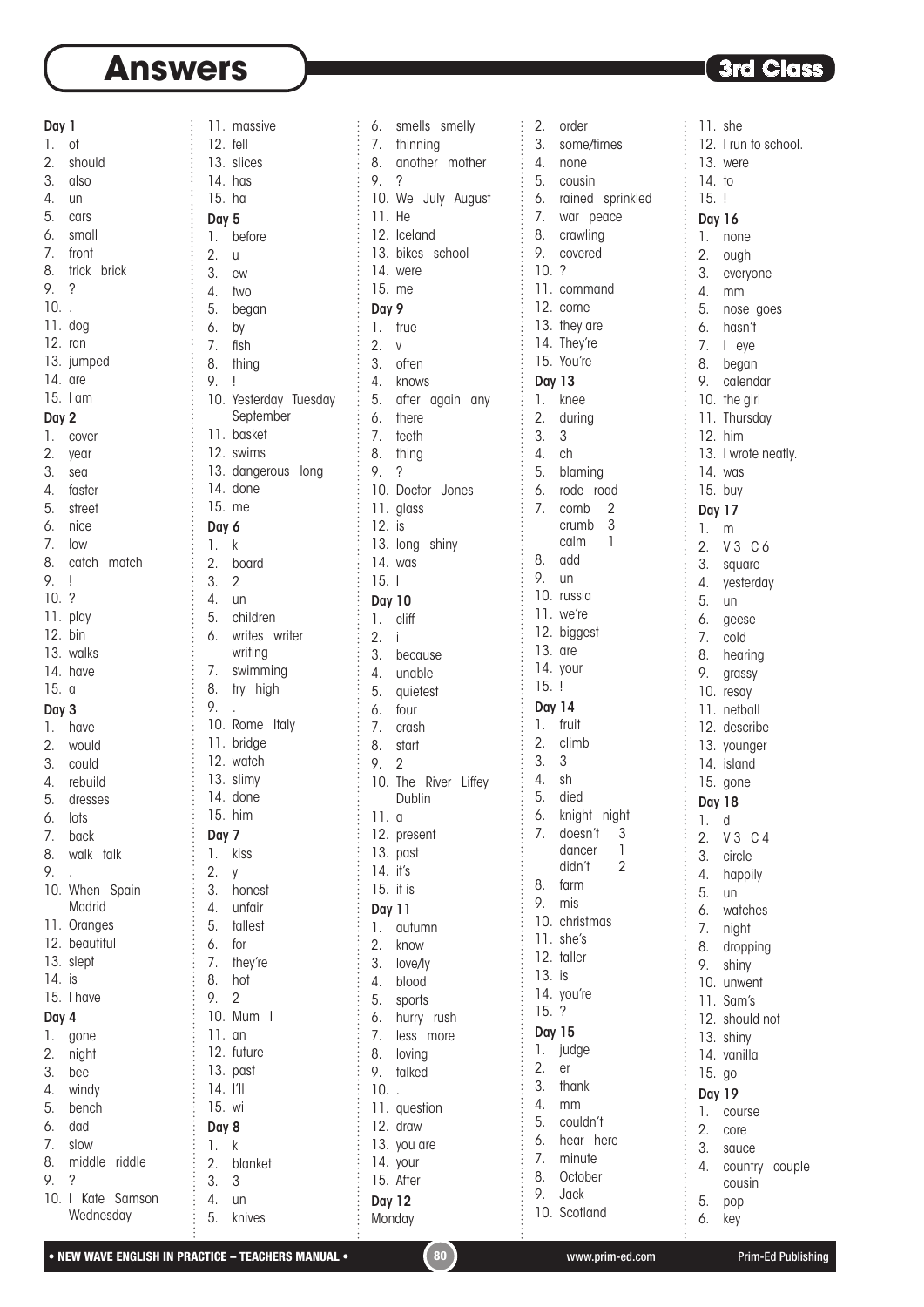$\vdots$ 

 $\overline{a}$ 

| 7.            | after                                              |  |
|---------------|----------------------------------------------------|--|
| 8.            | wedding                                            |  |
|               | 9. daddy                                           |  |
|               | 10. superdad                                       |  |
|               |                                                    |  |
|               | 11. John's                                         |  |
|               | 12. have                                           |  |
|               | 13. can't                                          |  |
| 14. it        |                                                    |  |
|               |                                                    |  |
|               | $15.$ saw                                          |  |
| <b>Day 20</b> |                                                    |  |
|               | 1. double                                          |  |
|               | 2. rough                                           |  |
|               |                                                    |  |
|               | 3. won                                             |  |
|               | 4. shore store swore                               |  |
|               | 5. one                                             |  |
|               | 6. baby                                            |  |
|               |                                                    |  |
|               | 7. last                                            |  |
|               | 8. coming                                          |  |
| 9.            | mummy                                              |  |
|               |                                                    |  |
|               |                                                    |  |
|               | 10. wenting<br>11. dogs<br>12. having<br>13. can't |  |
|               |                                                    |  |
|               |                                                    |  |
|               | 14. she                                            |  |
|               | 15. seen                                           |  |
|               |                                                    |  |
| <b>Day 21</b> |                                                    |  |
|               | 1. cooked                                          |  |
| 2.            | mouth                                              |  |
| 3.            | season                                             |  |
|               | 4. outside                                         |  |
|               |                                                    |  |
|               | 5. feet                                            |  |
|               | 6. empty                                           |  |
|               | 7. bitter                                          |  |
|               | 8. loud                                            |  |
|               |                                                    |  |
| 9. !          |                                                    |  |
| 10.7          |                                                    |  |
|               | 11. new                                            |  |
| 12.           | bought                                             |  |
| 13.           | went                                               |  |
| 14.           | is                                                 |  |
|               |                                                    |  |
| 15.           | can not                                            |  |
| <b>Day 22</b> |                                                    |  |
| 1.            | should                                             |  |
| 2.            |                                                    |  |
|               | kettle                                             |  |
| 3.            | right                                              |  |
| 4.            | sadly                                              |  |
| 5.            | city                                               |  |
| 6.<br>7.      | seat                                               |  |
|               | awake                                              |  |
|               |                                                    |  |
| 8.            | sleep                                              |  |
| 9.            | ?                                                  |  |
| 10.           | $\cdot$ ?                                          |  |
| 11.           | she                                                |  |
|               | 12. Gemma                                          |  |
|               |                                                    |  |
| $13.$ eat     |                                                    |  |
|               | 14. has                                            |  |
| 15.           | will not                                           |  |
| <b>Day 23</b> |                                                    |  |
| 1.            | clock                                              |  |
|               |                                                    |  |
| 2.            | party                                              |  |
| 3.            | crowd                                              |  |

| 4.               |                   |
|------------------|-------------------|
|                  | underground       |
| 5.               | ladies            |
| 6.               | huge              |
| 7.               | give              |
|                  |                   |
| 8.               | reason            |
|                  | season            |
| 9.               |                   |
|                  |                   |
| 10.              | Yesterday   John  |
|                  | London            |
|                  | 11. Portlaoise    |
|                  |                   |
|                  | 12. happy         |
|                  | 13. said          |
| 14. are          |                   |
|                  | 15. can't         |
|                  |                   |
| <b>Day 24</b>    |                   |
| 1.               | get               |
|                  |                   |
| 2.               | tonight           |
| 3.               | mail              |
| 4.               | playful           |
|                  |                   |
| 5.               | puppy             |
| 6.               | mad               |
| 7.               | catch             |
|                  |                   |
| 8.               | power flower      |
| 9.               |                   |
|                  | 10. My Jason July |
|                  |                   |
|                  | 11. crunchy       |
| 12.              | Throw             |
|                  | 13. throw         |
|                  |                   |
|                  | 14. have          |
| 15.0             |                   |
|                  |                   |
|                  |                   |
| <b>Day 25</b>    |                   |
| 1.               | metre             |
|                  | h                 |
| $\overline{2}$ . |                   |
| 3.               | y                 |
| 4.               | for               |
|                  |                   |
| 5.               | teach             |
| 6.               | buy               |
|                  | 7. deer           |
| 8.               | room              |
|                  |                   |
| 9.               | didn't            |
| 10.              | Sarah Kate        |
|                  | Wednesday         |
|                  |                   |
|                  | 11. hoops         |
|                  | 12. watch         |
|                  |                   |
|                  | 13. sunny warm    |
|                  | 14. your          |
| 15.              | were              |
| <b>Day 26</b>    |                   |
|                  |                   |
| 1.               | t                 |
| $\overline{2}$ . | honey             |
| 3.               | 3                 |
|                  |                   |
| 4.               | un                |
| 5.               | monkeys           |
| 6.               | hoped hopeless    |
|                  | hopeful           |
|                  |                   |
| 7.               | happiness         |
| 8.               | meeting cheating  |
| 9.               | can't             |
|                  |                   |
| 10.              | Yesterday<br>I    |
| 11.<br>12. go    | ice-cream         |

|                                                                                   | 14.              | You're                 |  |
|-----------------------------------------------------------------------------------|------------------|------------------------|--|
|                                                                                   | 15.              | he                     |  |
|                                                                                   |                  |                        |  |
|                                                                                   | Day              | 27                     |  |
|                                                                                   | 1.               | court                  |  |
|                                                                                   | $\overline{2}$ . | <b>OU</b>              |  |
|                                                                                   |                  |                        |  |
|                                                                                   | 3.               | amount                 |  |
|                                                                                   | 4.               | unsafe                 |  |
|                                                                                   |                  |                        |  |
|                                                                                   | 5.               | longest                |  |
|                                                                                   | 6.               | four                   |  |
|                                                                                   | 7.               | invented               |  |
|                                                                                   |                  |                        |  |
|                                                                                   | 8.               | nasty                  |  |
|                                                                                   | 9.               | $\overline{c}$         |  |
|                                                                                   | 10.              | Let's<br>Tullamore     |  |
|                                                                                   |                  |                        |  |
|                                                                                   | 11.              | an                     |  |
|                                                                                   | 12.              | past                   |  |
|                                                                                   |                  |                        |  |
|                                                                                   | 13.              | future                 |  |
|                                                                                   | 14.              | can't                  |  |
|                                                                                   | 15.              | $\circ$                |  |
|                                                                                   |                  |                        |  |
|                                                                                   | Day 28           |                        |  |
|                                                                                   | 1.               | t or h                 |  |
|                                                                                   |                  |                        |  |
|                                                                                   | 2.               | season                 |  |
|                                                                                   | 3.               | 3                      |  |
|                                                                                   | 4.               | re                     |  |
|                                                                                   |                  |                        |  |
|                                                                                   | 5.               | countries              |  |
|                                                                                   | 6.               | helping helpful        |  |
|                                                                                   | 7.               |                        |  |
|                                                                                   |                  | caring                 |  |
|                                                                                   | 8.               | ticket cricket         |  |
|                                                                                   | 9.               | shouldn't              |  |
|                                                                                   |                  |                        |  |
|                                                                                   | 10.              | River Lee<br>L<br>Cork |  |
|                                                                                   | 11.              | her                    |  |
|                                                                                   | 12.              | Fance                  |  |
|                                                                                   |                  |                        |  |
|                                                                                   | 13.              | James Liverpool        |  |
|                                                                                   | 14.              | was                    |  |
|                                                                                   |                  |                        |  |
|                                                                                   | 15.              | me                     |  |
|                                                                                   | <b>Day 29</b>    |                        |  |
|                                                                                   | 1.               | washed                 |  |
|                                                                                   |                  |                        |  |
|                                                                                   | 2.               | сk                     |  |
|                                                                                   | 3.               | chair                  |  |
|                                                                                   |                  |                        |  |
|                                                                                   | 4.               | flour                  |  |
|                                                                                   | 5.               | bottle<br>bottom       |  |
|                                                                                   |                  | button                 |  |
|                                                                                   |                  |                        |  |
|                                                                                   | 6.               | they're                |  |
|                                                                                   | 7.               | stories                |  |
|                                                                                   | 8.               | after                  |  |
|                                                                                   |                  |                        |  |
|                                                                                   | 9.               | he                     |  |
|                                                                                   | 10.              | Miss<br>Benjamin       |  |
|                                                                                   | 11.              | cat<br>fish            |  |
|                                                                                   |                  |                        |  |
|                                                                                   | 12.              | is going               |  |
|                                                                                   | 13.              | hot tasty              |  |
|                                                                                   |                  |                        |  |
|                                                                                   | 14.              | were                   |  |
|                                                                                   | 15.              | I                      |  |
|                                                                                   | <b>Day 30</b>    |                        |  |
|                                                                                   |                  |                        |  |
|                                                                                   | 1.               | bread                  |  |
|                                                                                   | $\overline{2}$ . | i                      |  |
|                                                                                   |                  |                        |  |
|                                                                                   | 3.               | busily                 |  |
|                                                                                   | 4.               | un                     |  |
|                                                                                   | 5.               | busiest                |  |
|                                                                                   |                  |                        |  |
|                                                                                   | 6.               | our                    |  |
|                                                                                   | 7.               | listen                 |  |
|                                                                                   |                  |                        |  |
|                                                                                   |                  |                        |  |
| ,我们在一个人的时候,我们在一个人的时候,我们在一个人的时候,我们在一个人的时候,我们在一个人的时候,我们在一个人的时候,我们在一个人的时候,我们在一个人的时候, | 8.<br>9.         | over<br>3              |  |

| Mr Scott                                             |
|------------------------------------------------------|
| a                                                    |
| 12. present                                          |
| 13. past                                             |
| $14.$ its                                            |
| 15. it's                                             |
| <b>Day 31</b>                                        |
| laugh                                                |
| friend                                               |
| au/tumn                                              |
| said                                                 |
| vegetables                                           |
| woman lady                                           |
| laugh cry                                            |
| lifting                                              |
| scored                                               |
| $10.$ .                                              |
| 11. question                                         |
| 12. flew                                             |
| 13. Have not                                         |
| 14. your                                             |
| 15. while                                            |
|                                                      |
| <b>Day 32</b>                                        |
| bread<br>2. heavy                                    |
|                                                      |
| 3. un/der/ground                                     |
| start                                                |
| uncle                                                |
| 6. child baby                                        |
| 7. come<br>gо                                        |
| carrying                                             |
| emptied<br>!                                         |
| 10. .<br>11. statement                               |
| 12. come                                             |
| 13. They have                                        |
| 14. there                                            |
| 15. your                                             |
|                                                      |
| Day 33                                               |
| hate                                                 |
| February                                             |
| 3<br>th                                              |
|                                                      |
| cares                                                |
| deer                                                 |
| eleven<br>eight                                      |
| $\begin{array}{c} 3 \\ 1 \\ 2 \end{array}$<br>eighty |
| copy                                                 |
| re                                                   |
| england                                              |
| we've                                                |
| kindest                                              |
| is                                                   |
| your                                                 |
| ?                                                    |
| Day 34                                               |
| money                                                |
| wrong                                                |
| 3                                                    |
|                                                      |
|                                                      |

| 5.               | writes                   |
|------------------|--------------------------|
| 6.               | brake<br>break           |
| 7.               | 3<br>poison              |
|                  | $\overline{c}$<br>person |
|                  | 1<br>people              |
| 8.               | say                      |
| 9.               | re                       |
| 10.              | june                     |
|                  |                          |
| 11.              | he's                     |
| 12.              | slower                   |
| 13.              | are                      |
| 14.              | you're                   |
| 15.              |                          |
| <b>Day 35</b>    |                          |
| 1.               | clue                     |
| $\overline{2}$ . | C                        |
|                  |                          |
| 3.               | instead                  |
| 4.               | SS                       |
| 5.               | couldn't or could not    |
| 6.               | hear<br>here             |
| 7.               | bury                     |
| 8.               | tomorrow                 |
| 9.               | Jenna                    |
| 10.              | June                     |
| 11.              |                          |
|                  | they                     |
| 12.              | We eat lunch.            |
| 13.              | was                      |
| 14.              | to                       |
| 15.              |                          |
| Day 36           |                          |
| 1.               | case                     |
| $\overline{2}$ . | rh                       |
| 3.               |                          |
|                  | ahead                    |
| 4.               | rr                       |
| 5.               | dance chance             |
| 6.               | haven't or have not      |
| 7.               | sell                     |
| 8.               | theatre                  |
| 9.               | excited                  |
| 10.              | the school               |
|                  | 11. Westburn Road        |
|                  |                          |
|                  | 12. you                  |
|                  | 13. watched              |
| 14.              | were                     |
|                  | 15. buy                  |
| Day 37           |                          |
| 1.               | r                        |
| 2.               | V <sub>2</sub><br>C 3    |
| 3.               | shout                    |
|                  |                          |
| 4.               | centimetre               |
| 5.               | re                       |
| 6.               | men                      |
| 7.               | right                    |
| 8.               | hurried                  |
| 9.               | sickly                   |
| 10.              | rewent                   |
| 11.              |                          |
|                  | roast                    |
| 12.              | painted                  |
|                  | 13. new                  |
|                  | 14. aunt                 |
|                  | 15. goes                 |
|                  |                          |

13. heavy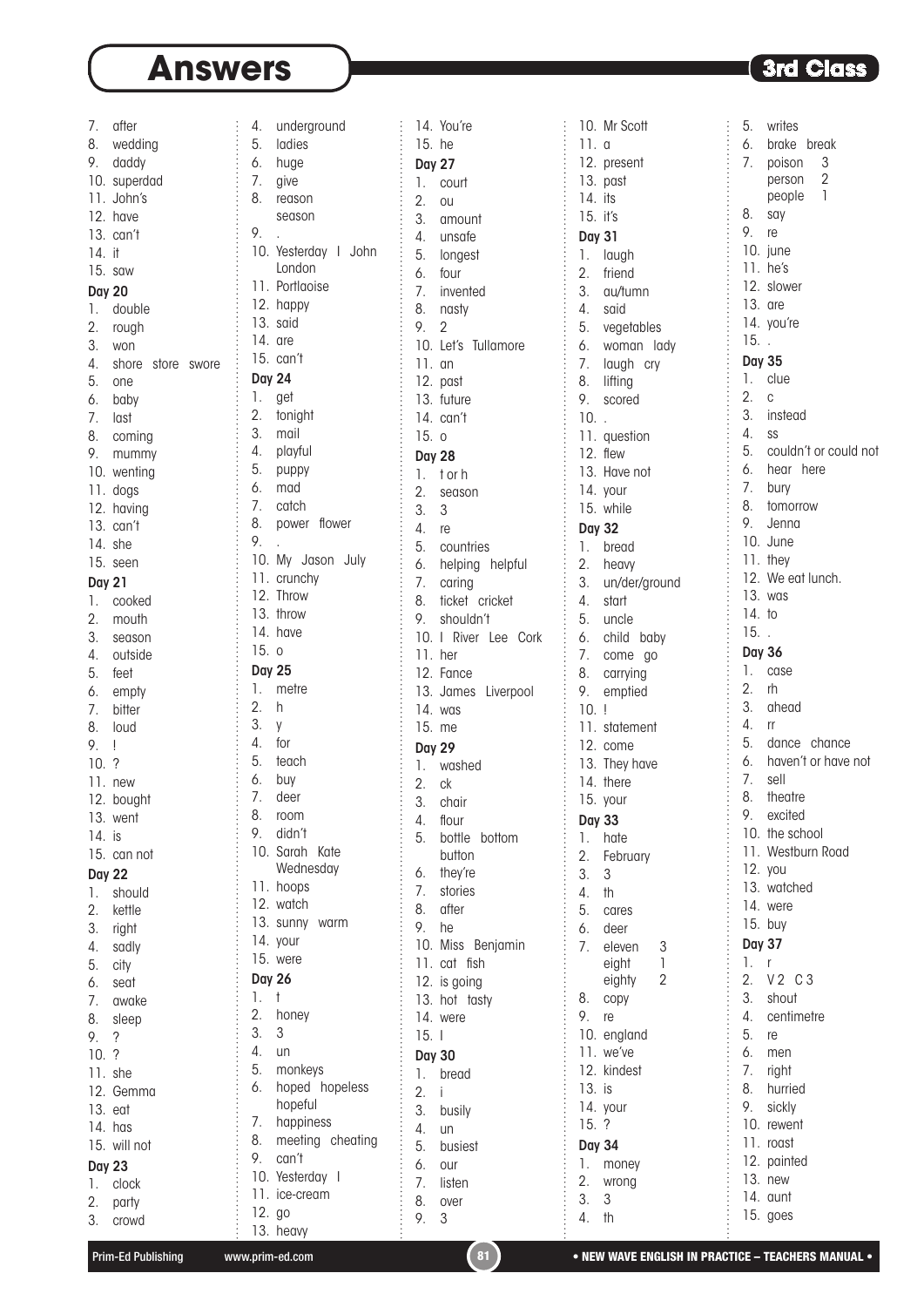#### Day 38

1. s 2. V 3 C 4 3. pencil 4. somebody 5. re 6. fences 7. down 8. carried 9. roughly 10. unburn 11. Jim's 12. must have 13. kind 14. orange 15. goes Day 39 1. heart 2. under 3. hole 4. soap sound south 5. my 6. fairy 7. now 8. crying 9. quickly 10. worrily 11. Jenny's 12. has 13. haven't 14. he it 15. seen Day 40 1. laugh 2. swift 3. fair 4. head heart heavy 5. mark 6. adult 7. below 8. hearing 9. slowly 10. happying 11. cats 12. have 13. can't 14. he 15. saw Day 41 1. match 2. where 3. copied 4. incorrect 5. elves 6. night 7. bright 8. straight 9. We didn't make it to the bank in time. 10. My Christmas Day 11. it

| 12. scored       |                       |
|------------------|-----------------------|
|                  |                       |
|                  |                       |
| 13.              | cried                 |
| 14. it's         |                       |
|                  | 15. that is           |
|                  |                       |
| <b>Day 42</b>    |                       |
| 1.               | card                  |
| $\overline{2}$ . | children              |
| 3.               | quiet                 |
|                  |                       |
| 4.               | rainy                 |
| 5.               | leaf                  |
|                  | 6. vanish             |
|                  | 7. even               |
|                  |                       |
|                  | 8. stay               |
|                  | 9. I can't come to    |
|                  | training today.       |
| 10.              | I Valentine's Day     |
|                  |                       |
| 11.              | it                    |
| 12.              | spoke                 |
| 13.              | sit                   |
| 14.              | its                   |
|                  |                       |
|                  | 15. what is           |
| <b>Day 43</b>    |                       |
| 1.               | drop                  |
|                  |                       |
| 2.               | watch                 |
| 3.               | straight              |
| 4.               | unripe                |
| 5.               | boxes                 |
|                  |                       |
| 6.               | new                   |
| 7.               | real                  |
| 8.               | tray weigh            |
| 9.               |                       |
|                  |                       |
|                  |                       |
|                  | 10. Simon Anna        |
|                  | South Africa          |
|                  |                       |
|                  | 11. Fridays           |
|                  | 12. enormous          |
| 13.              | waited                |
| 14.              | is                    |
| 15.              |                       |
|                  | we've                 |
| Day 44           |                       |
| 1.               | rude                  |
| $\overline{2}$ . | break                 |
|                  |                       |
| 3.               | bear                  |
| 4.               | sadness               |
| 5.               | fox                   |
| 6.               | riches                |
|                  |                       |
| 7.               | false                 |
| 8.               | should stood          |
| 9.               | ?                     |
| 10.              | l'II<br>Next<br>Peter |
|                  |                       |
| 11.              | huge                  |
| 12.              | shut                  |
| 13.              | shout                 |
| 14.              | has                   |
| 15.              | 0                     |
|                  |                       |
| <b>Day 45</b>    |                       |
| 1.               | early                 |
| 2.               | tch                   |
|                  |                       |
| 3.               | U                     |
| 4.               | sun                   |
| 5.<br>6.         | chips                 |

| 7.            | people                 |
|---------------|------------------------|
| 8.            | body                   |
| 9.            | haven't                |
| 10.           | <b>Bunratty Castle</b> |
|               | Clare                  |
| 11.           | books                  |
| 12.           | plays                  |
| 13.           | green blue             |
| 14.           | your                   |
| 15.           | were                   |
|               |                        |
| <b>Day 46</b> |                        |
| 1.            | g                      |
| 2.            | future                 |
| 3.            | 3                      |
| 4.            | mis                    |
| 5.            | dollars                |
| 6.            | opened opening         |
|               | reopen                 |
| 7.            | knowing                |
| 8.            | peach teach            |
| 9.            | wasn't                 |
| 10.           | River Slaney           |
| 11.           | jumper                 |
| 12.           | reading                |
| 13.           | funny                  |
|               |                        |
| 14.           | your                   |
| 15.           | him                    |
| <b>Day 47</b> |                        |
| 1.            | flat                   |
| 2.            | ai                     |
| 3.            | Australia              |
| 4.            | unsure                 |
| 5.            | fullest                |
| 6.            | for                    |
| 7.            | pour                   |
| 8.            | touch                  |
| 9.            | 3                      |
| 10.           | Saint Patrick's<br>Day |
|               | March                  |
| 11.           | an                     |
| 12.           | future                 |
| 13.           |                        |
|               | past                   |
| 14.           | you'll                 |
| 15.           | wi                     |
| Day 48        |                        |
| 1.            | g                      |
| 2.            | famous                 |
| 3.            | 2                      |
| 4.            | un                     |
| 5.            | kisses                 |
| 6.            | camped<br>camping      |
| 7.            | moving                 |
| 8.            | skipped<br>slipped     |
| 9.            | Jill's                 |
| 10.           | I Green<br>Brown       |
|               | Street                 |
| 11.           | they                   |
| 12.           |                        |
| 13.           | Laura                  |
|               | India<br>China         |
| 14.           | is                     |
| 15.           | me                     |

Day 49 1. weigh 2. p 3. cash 4. choose 5. parcel pardon parent 6. meet 7. latches 8. board 9. she 10. Paris New York 11. bottle table 12. was fishing 13. old modern 14. were 15. me Day 50 1. would 2. ou 3. afraid 4. disorder 5. straightest 6. hour 7. steamy 8. mean 9. 3 10. Pizza Italy 11. a 12. present 13. future 14. it's 15. your Day 51 1. enjoy 2. buying 3. de/stroy/ing 4. kite 5. matches 6. wept cried 7. save spend 8. saving 9. made 10. ! 11. question 12. laughs 13. does not 14. you're 15. during Day 52 1. drive 2. wheat 3. un/der/stand 4. toys 5. litre 6. picked chose 7. tame wild 8. writing 9. studied 10. . 11. statement

÷. 12. coming 13. are not 14. they're 15. your Day 53 1. loose 2. Wednesday 3. 3 4. wh 5. asked 6. pour 7. least 3 learnt 2 latch 1 8. kick 9. un 10. mexico 11. wasn't 12. best 13. are 14. it's 15. . Day 54 1. visitor 2. stopped 3. 3 4. wh 5. sleeps 6. eight ate 7. white 3<br>which 2 which 2<br>where 1 where 8. sleep 9. un 10. march 11. hasn't 12. worst 13. are 14. its 15. ! Day 55 1. who 2. l 3. height 4. ll 5. wasn't or was not 6. piece peace 7. maid 8. potato<br>9. Kim 9. Kim 10. May 11. it 12. We are watching the game. We watch the game. 13. are 14. two 15. hasn't Day 56 1. carry 2. w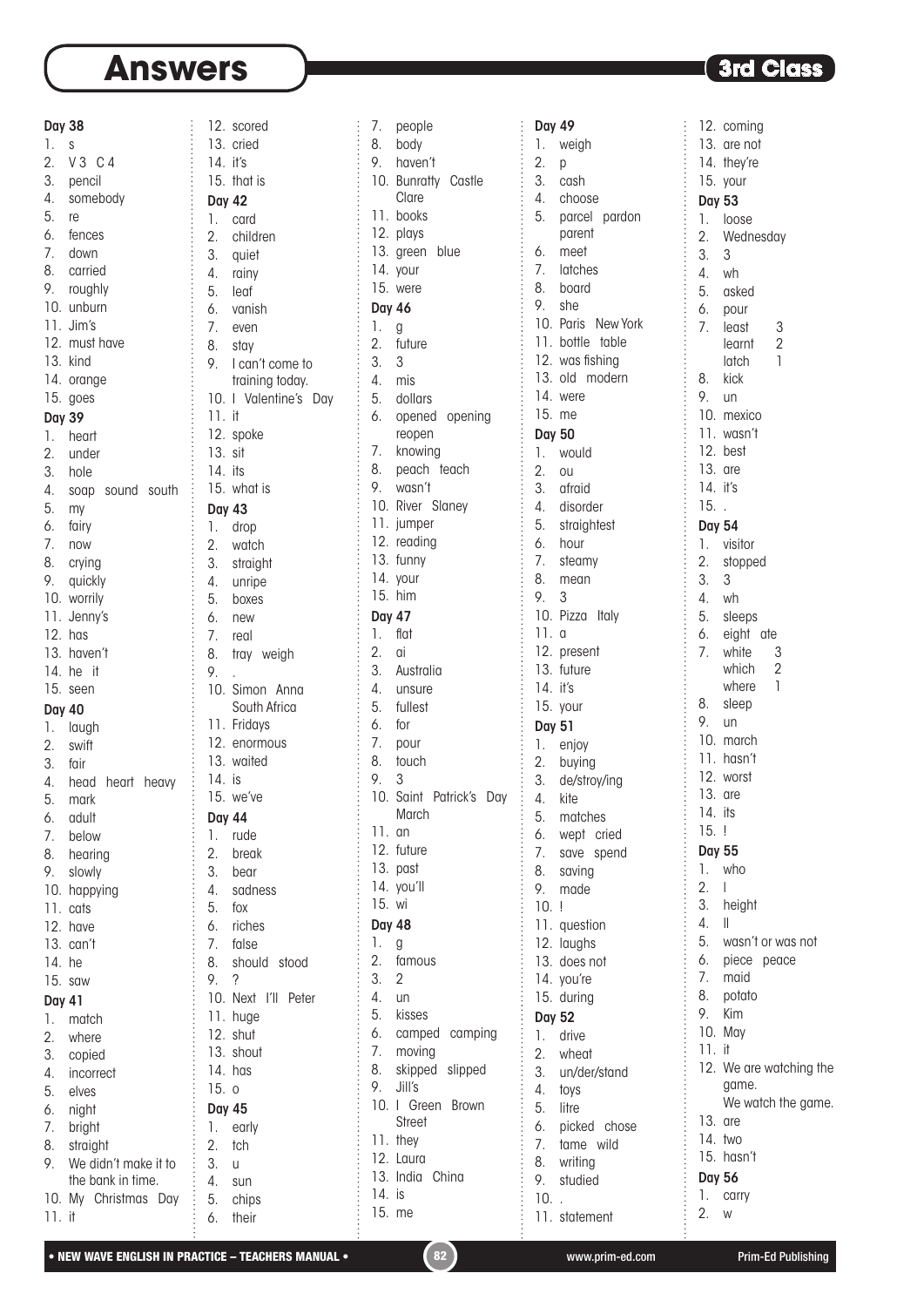ordinary 9. 3

| 3.               | earthquake             |
|------------------|------------------------|
| 4.               | II                     |
| 5.               | fight quite            |
| 6.               |                        |
|                  | isn't or is not        |
| 7.               | horse                  |
| 8.               | boy                    |
| 9.               | kilometre              |
|                  |                        |
|                  | 10. the baby           |
|                  | 11. Liam Wexford Sligo |
|                  | $12.$ him              |
|                  | 13. I blew bubbles.    |
|                  |                        |
|                  | 14. was                |
| 15. by           |                        |
| Day 57           |                        |
| 1.               | $\cup$                 |
|                  |                        |
| $\overline{2}$ . | V2 C4                  |
| 3.               | weak                   |
| 4.               | millimetre             |
| 5.               | dis                    |
|                  |                        |
| 6.               | wives                  |
| 7.               | pull                   |
|                  | 8. juiced              |
|                  | 9. juicy               |
|                  |                        |
|                  | 10. disapply           |
|                  | 11. phone              |
| 12. s            |                        |
| 13. red          |                        |
|                  |                        |
|                  | 14. apron              |
| 15. go           |                        |
| <b>Day 58</b>    |                        |
| 1.               |                        |
|                  | wh                     |
| 2.               | V2 C4                  |
| 3.               | quick                  |
| $\overline{4}$ . | afternoon              |
| 5.               | dis                    |
|                  |                        |
| 6.               | pieces                 |
| 7.               | short                  |
| 8.               | laughed                |
| 9.               | finally                |
|                  |                        |
| 10.              | kiloview               |
|                  | 11. Sarah's            |
|                  | 12. should not         |
|                  | 13. heavy              |
|                  |                        |
|                  | 14. interesting        |
| 15.              | goes                   |
| <b>Day 59</b>    |                        |
| 1.               | choice                 |
|                  |                        |
| $\overline{2}$ . | join                   |
| 3.               | hole                   |
| 4.               | quake quiz quote       |
| 5.               | rain                   |
|                  |                        |
| 6.               | berry                  |
| 7.               | take                   |
| 8.               | guessing               |
| 9.               | messily                |
|                  |                        |
|                  | 10. fighted            |
| 11.              | Jennifer's             |
| 12.              | having                 |
| 13.              | can't                  |
|                  |                        |
|                  | 14. they               |
|                  | 15. saw                |

| <b>Day 60</b>    |                       |
|------------------|-----------------------|
| 1.               | heights               |
| $\overline{2}$ . | blind                 |
| 3.               | plain                 |
| 4.               | shell smell spell     |
| 5. hill          |                       |
|                  |                       |
|                  | 6. whale              |
| 7.               | near                  |
| 8.               | living                |
| 9.               | watery                |
|                  | 10. ateing            |
|                  | 11. Jan's             |
| $12.$ are        |                       |
|                  | 13. can't             |
| 14. we           |                       |
|                  |                       |
|                  | 15. seen              |
| Day 61           |                       |
| 1.               | station               |
| 2.               | chair                 |
| 3.               | health                |
| 4.               | impossible            |
| 5.               | potatoes              |
| 6.               | imprisoned            |
|                  |                       |
| 7.               | dead                  |
| 8.               | care                  |
| 9.               | Everybody             |
|                  | New Year's Eve        |
|                  | 10. doesn't ?         |
| 11. it           |                       |
| 12. is           |                       |
|                  | 13. had               |
|                  | 14. who's             |
|                  |                       |
|                  | 15. who is            |
| Day 62           |                       |
| 1.               | group                 |
| 2.               | ocean                 |
| 3.               | fact                  |
| 4.               | dangerous             |
| 5.               | tomato                |
| 6.               | twinkling             |
| 7.               | fresh                 |
|                  |                       |
| 8.               | where                 |
| 9.               | We need to buy        |
|                  | bread, milk and       |
|                  | butter.               |
| 10.              | I packed water, fruit |
|                  | and a map before      |
|                  | our walk.             |
| 11.              | We                    |
| 12.              | and                   |
|                  | 13. visit             |
|                  | 14. whose             |
|                  | 15. do not            |
| <b>Day 63</b>    |                       |
|                  |                       |
| 1.               | great                 |
| $\overline{2}$ . | machine               |
| 3.               | hungry                |
| 4.               | incorrect             |
| 5.               | toes                  |

| 9.            | We eat popcorn,                                                                                           |
|---------------|-----------------------------------------------------------------------------------------------------------|
|               | ice-cream and                                                                                             |
|               |                                                                                                           |
|               | chocolate at the                                                                                          |
|               | cinema.                                                                                                   |
|               |                                                                                                           |
| 10.           | Flora<br>Eiffel<br>Tower                                                                                  |
|               | France<br>Paris                                                                                           |
|               |                                                                                                           |
| 11.           | Harry Potter                                                                                              |
|               | 12. spoke                                                                                                 |
|               |                                                                                                           |
| 13.           | wished                                                                                                    |
| 14.           |                                                                                                           |
|               | his                                                                                                       |
| 15.           | weren't                                                                                                   |
|               |                                                                                                           |
| <b>Day 64</b> |                                                                                                           |
|               |                                                                                                           |
| 1.            | went                                                                                                      |
| 2.            | station                                                                                                   |
|               |                                                                                                           |
| 3.            | accept                                                                                                    |
| 4.            | darkness                                                                                                  |
|               |                                                                                                           |
| 5.            | hero                                                                                                      |
|               |                                                                                                           |
| 6.            | hard challenging                                                                                          |
| 7.            | nothing                                                                                                   |
|               |                                                                                                           |
| 8.            | though<br>show                                                                                            |
| 9.            | On Friday, we will                                                                                        |
|               |                                                                                                           |
|               | visit Tom, Mary, Sam                                                                                      |
|               | and Jane.                                                                                                 |
|               |                                                                                                           |
| 10.           | Athens Greece                                                                                             |
|               |                                                                                                           |
|               | 11. sang                                                                                                  |
|               | 12. Amy tin dinner                                                                                        |
|               |                                                                                                           |
|               | 13. am feeling                                                                                            |
| 14.           | he's                                                                                                      |
|               |                                                                                                           |
| 15.           | wi                                                                                                        |
|               |                                                                                                           |
| Day 65        |                                                                                                           |
| 1.            | square                                                                                                    |
|               |                                                                                                           |
| 2.            | ci                                                                                                        |
| 3.            |                                                                                                           |
|               | ear                                                                                                       |
| 4.            | weather                                                                                                   |
|               |                                                                                                           |
| 5.            | shallow                                                                                                   |
| 6.            | bought                                                                                                    |
|               |                                                                                                           |
| 7.            | bread rice                                                                                                |
| 8.            | every                                                                                                     |
|               |                                                                                                           |
| 9.            | are                                                                                                       |
|               |                                                                                                           |
| 10.           | Sam was born in                                                                                           |
|               | Castlebar, Mayo.                                                                                          |
|               |                                                                                                           |
| 11.           | fish                                                                                                      |
|               | 12. feels                                                                                                 |
|               |                                                                                                           |
|               | 13. graceful still                                                                                        |
|               | 14. Who's                                                                                                 |
|               |                                                                                                           |
| 15.           | was<br>was                                                                                                |
|               |                                                                                                           |
| <b>Day 66</b> |                                                                                                           |
| 1.            | 的时候的时候的时候的时候的时候的时候的时候的时候的时候的时候的时候的时候的时候,我们的时候,我们的时候,我们的时候,我们的时候,我们的时候,我们的时候,我们的时候,我们的时候,我们的时候,我们的时候我<br>S |
|               |                                                                                                           |
| 2.            | dairy                                                                                                     |
| 3.            | 3                                                                                                         |
|               |                                                                                                           |
| 4.            | il                                                                                                        |
| 5.            | tea<br>milk                                                                                               |
|               |                                                                                                           |
| 6.            | shooting shot                                                                                             |
|               |                                                                                                           |
| 7.            | sewing                                                                                                    |
| 8.            | hurry<br>worry                                                                                            |
|               |                                                                                                           |
| 9.            | Dave wasn't allowed                                                                                       |
|               | to come to the skate                                                                                      |
|               |                                                                                                           |
|               | park.                                                                                                     |
| 10.           | Adam's<br>Emily                                                                                           |
|               |                                                                                                           |
| 11.           | berries                                                                                                   |
|               |                                                                                                           |
|               | 12. hear                                                                                                  |
|               | 13. slowly                                                                                                |

| 14.<br>15.       | who's<br>he's           | 8.<br>9.         |
|------------------|-------------------------|------------------|
| Day 67           |                         | 10.              |
| 1.               | across                  |                  |
| 2.               | ti                      | 11.              |
| 3.               | broken                  | 12.              |
| 4.               | imperfect               | 13.              |
| 5.               | ugliest                 | 14.              |
| 6.               | sure                    | 15.              |
| 7.               | eat                     | Day              |
| 8.               | dirty                   | 1.               |
| 9.               | 3                       | $\overline{2}$ . |
| 10.              | always                  | 3.               |
| 11.              | an                      | 4.               |
| 12.              | past                    | 5.               |
| 13.              | future                  | 6.               |
| 14.              | your                    | 7.               |
| 15.              | me                      | 8.               |
|                  |                         | 9.               |
| <b>Day 68</b>    |                         | 10.              |
| 1.               | wh                      |                  |
| 2.               | spare                   |                  |
| 3.               | 3                       | 11.              |
| 4.               | irregular               | 12.              |
| 5.               | bicycles                | 13.              |
| 6.               | knowing<br>unknown      |                  |
|                  | known                   | 14.              |
| 7.               | usable                  | 15.              |
| 8.               | strength<br>length      | Day              |
| 9.               | Please bring paper,     | 1.               |
|                  | pencils, an eraser      | $\overline{2}$ . |
|                  | and a pen.              | 3.               |
| 10.              | with                    | 4.               |
| 11.              | <b>us</b>               | 5.               |
|                  | 12. Africa              | 6.               |
|                  | 13. slices              | 7.               |
| 14. are          |                         | 8.               |
| 15.              | me                      | 9.               |
| Day 69           |                         | 10.              |
| 1.               | different               |                  |
| $\overline{2}$ . | ear                     |                  |
| 3.               | knock                   | 11.              |
| 4.               | heal                    | 12.              |
| 5.               | horse<br>hotel<br>house | 13.              |
|                  |                         | 14.              |
| 6.               | meat                    | 15.              |
| 7.               | crashes                 | Day              |
| 8.               | volley                  | 1.               |
| 9.               | they                    |                  |
| 10.              | Nile Africa             | 2.               |
| 11.              | phone bag               | 3.               |
| 12.              | was eating              | 4.               |
| 13.              | knee                    | 5.               |
| 14.              | were                    | 6.               |
| 15.              | it's                    | 7.               |
| <b>Day 70</b>    |                         |                  |
| 1.               | waste                   |                  |
| 2.               | sh                      | 8.               |
| 3.               | hairy                   | 9.               |
| 4.               | inactive                | 10.              |
| 5.               | freshest                | 11.              |
| 6.               | our                     | 12.              |
| 7.               | coward                  | 13.              |

Jim, Kate, Sam and I are friends.  $\alpha$ past past its You're v 71 often thirteen pos/si/ble laugh 5. thieves hairy furry question answer imagination 9. spoke You will need your book, scissors and glue. statement eaten have your after  $172$ church caravan im/por/tant burst calf light bright lost found famous heard Take out the flour, sugar, butter and milk. command come they will there your  $y$  73 shore 2. business  $\overline{4}$ ph **istens** grate century 2<br>certain 3 certain centre 1 answer 9. il paris january We will better 13. is

6. clever 7. part

8. square there

14. its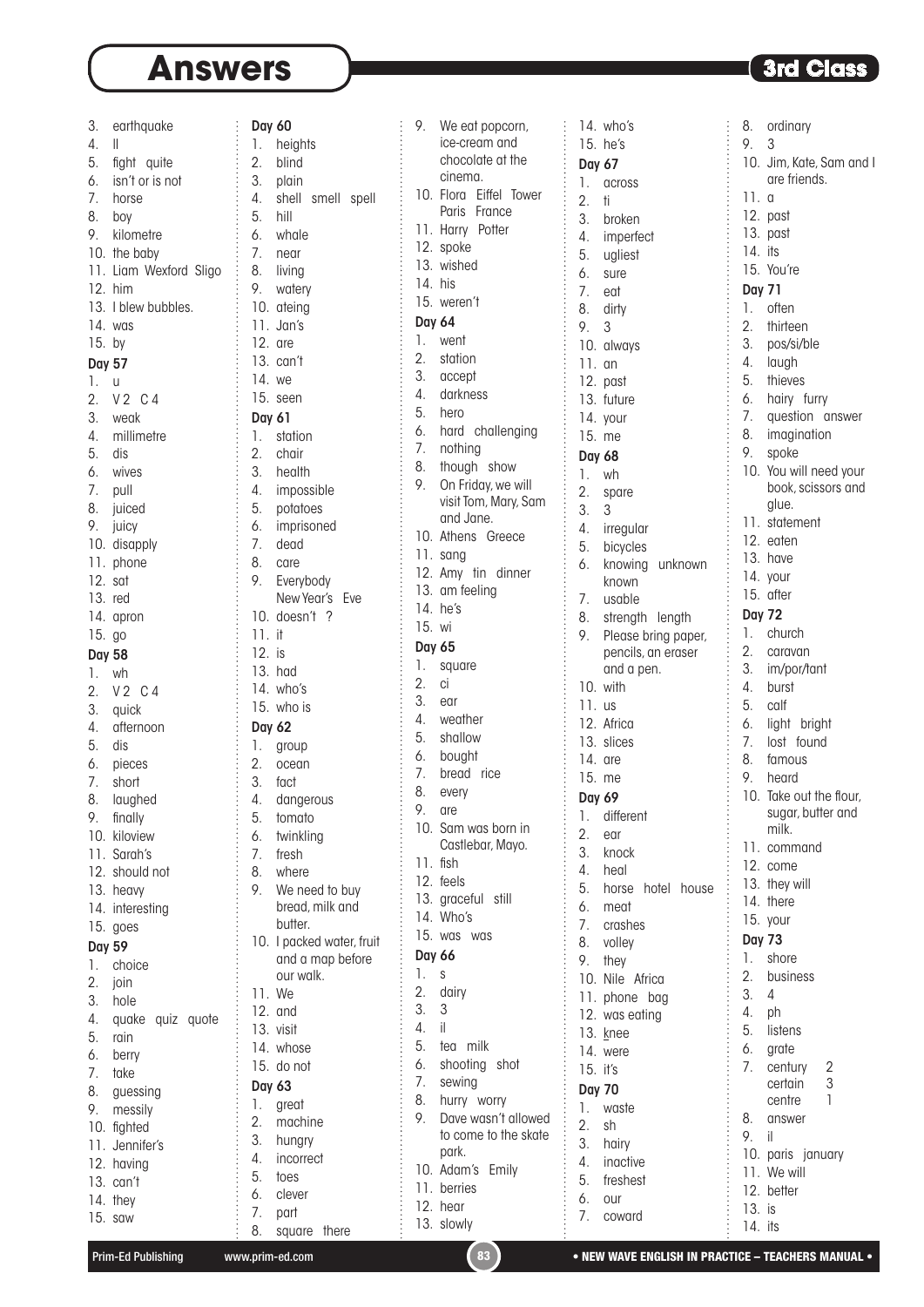Day 74

3. 3 4. ph

13. of 14. it's

Day 75 1. of 2. b

4. ff

15. ? Day 76

2. f

4. bb

Day 77 1. b

5. out 6. journeys

15. The postcard is from Vancouver, Canada. 1. started 2. opposite 5. danced 6. sail sale 7. perhaps 3 peculiar 2 particular 1 8. see 9. super 10. Bobs lunch 11. hadn't 12. worse 15. We didn't get to see the tigers at the zoo. 3. laugh 5. weren't or were not 6. seen 7. medal 8. popular 9. Dad 10. Tokyo Japan 11. we us 12. I am waiting for the train or I wait. 13. they 14. two 1. popping 3. bruise 5. shirt hurt 6. isn't or is not 7. plane plain 8. rein 9. experience 10. the bird 11. Liam Glasgow James 12. him he 13. We walked to school. 14. were 15. buy 2. V 2 C 4 3. teach 4. overcast 7. answer 8. saving 9. knowingly 10. useness 11. computer 12. had 13. yellow 14. rice 15. gone Day 78 1. our 2. V 4 C 4 3. first 4. cowardly 5. dis 6. pearls 7. found 8. sensation 9. poisonous 10. basician 11. cats 12. might have 13. suddenly 14. expensive 15. go Day 79 1. return 2. mane 3. reign 4. straight strange strength 5. time 6. battery 7. laugh 8. adventurous 9. invention 10. speaked 11. children's 12. them 13. who's 14. they 15. seen Day 80 1. church 2. calf 3. blew blue 4. fibre film first 5. fish 6. self 7. never 8. preparation 9. various 10. deally 11. boy's 12. am 13. Where's 14. we 15. saw Day 81 1. scissors

3. physical 4. imperfect 5. doctors 6. heroic 7. silly 8. toast 9. "Where is your English book?" 10. The highest mountain in Ireland is in County Kerry. 11. every 12. are going 13. brought 14. who's 15. who has Day 82 1. greatest 2. pleasure 3. wealthy 4. mountainous 5. envelope 6. invented 7. raw 8. water 9. Tim, Mandy, Gina and James are going to the cinema. 10. "Can I get a new football?" Tom asked. 11. fantastic 12. or 13. writes 14. Who's 15. you have Day 83 1. search 2. guest 3. catalogue 4. impatient 5. boats 6. lately 7. everything 8. centre enter 9. The town of Boyle is in County Roscommon. 10. Phillip 11. ice-cream 12. finally 13. caught 14. his 15. must've Day 84 1. gentle 2. tongue 3. grown 4. enjoyment 5. tooth 6. weeping sobbing 7. violent 8. sizzle drizzle

9. Dad made a roast with potatoes, carrots, peas and gravy. 10. Jenny Robbins 11. sang 12. went 13. is cooking 14. his 15. ha Day 85 1. Guess 2. eu 3. tion 4. tail 5. inside 6. brought 7. art sand 8. rain 9. holidays 10. 'Watch out!' the man shouted. 11. sheep 12. type 13. wet windy 14. whose 15. was were Day 86 1. x 2. colour 3. 4 4. in 5. paper soap 6. needy needs 7. facing 8. flower 9. We fed the dogs and the birds before we left. 10. Athens Greece 11. books 12. bring 13. read 14. Who's 15. his Day 87 1. casting 2. es 3. gather 4. irresponsible 5. angriest 6. shore 7. stand 8. ended 9. 3 10. Jim asked, 'Where is my pencil case?' 11. an 12. present 13. past 14. you're 15. I

### **3rd Class**

Day 88

÷.

1. tion<br>2. can candle 3. 3 4. hopeless 5. languages 6. chases chased chasing 7. basically 8. tagged dragged 9. 'Good evening', the man on the TV announced. 10. stucks 11. them 12. Venus 13. drinks 14. are 15. I Day 89 1. probably 2. ub 3. gnome 4. he'll 5. phone phonics photo 6. meet 7. bridges 8. book 9. we 10. John carefully rides his bike. 11. Tea coffee 12. are learning 13. cross 14. was 15. It's Day 90 1. spade 2. zz 3. centimetre 4. impolite 5. latest 6. hour 7. glue 8. trap 9. 3 10. Mr Jones asked, 'Who knows the answer to this question?' 11. a 12. I'm going out. 13. past 14. its 15. vour vou're Day 91 1. socks 2. yesterday 3. beau/ti/ful 4. steaming 5. oranges

• NEW WAVE ENGLISH IN PRACTICE – TEACHERS MANUAL • (84) www.prim-ed.com Prim-Ed Publishing

2. sizzle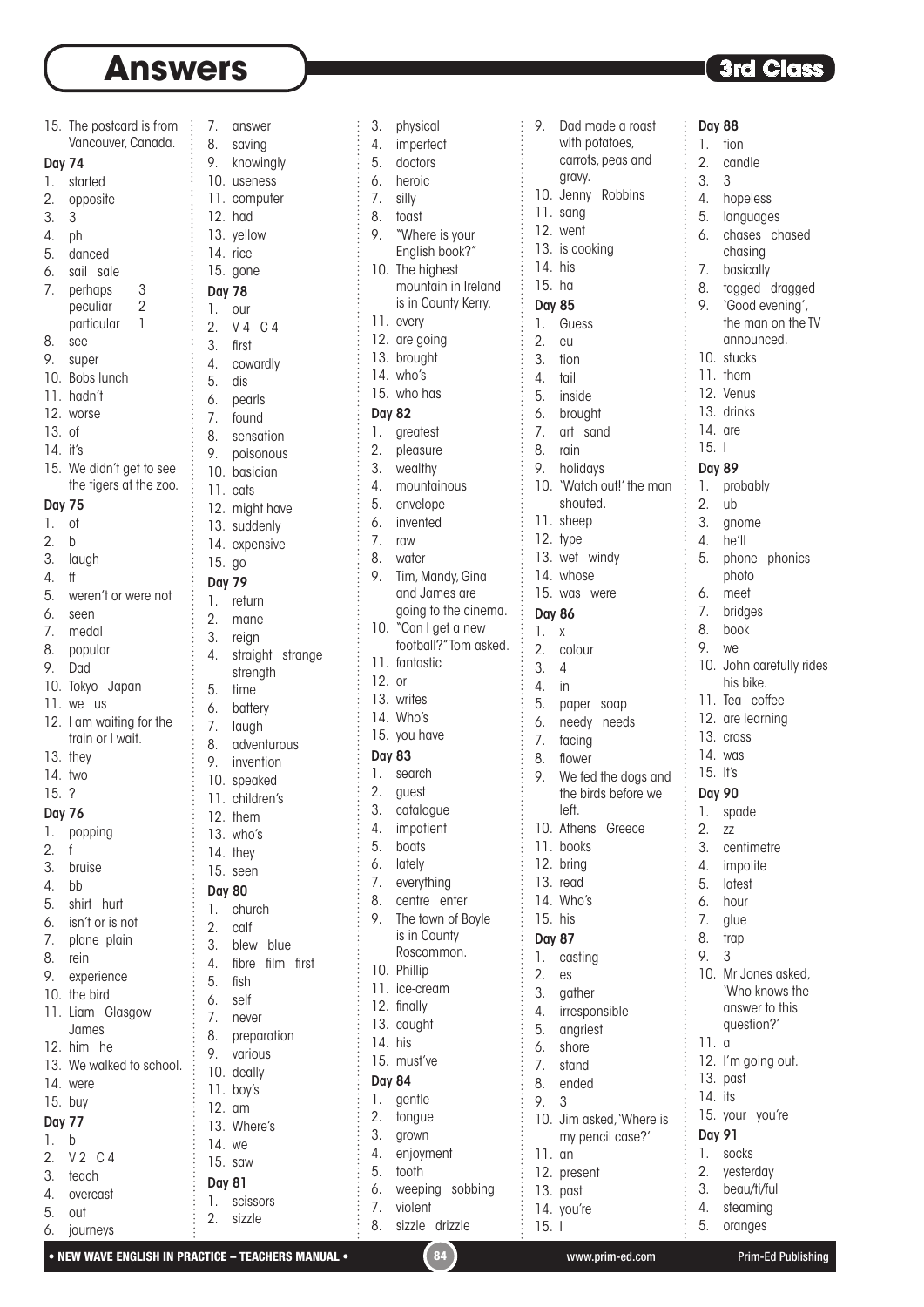| 6.<br>7.<br>8.<br>9.                                                                                                 | green emerald<br>shy outgoing<br>angrily<br>has written                                                                                                                                                      | 13<br>$\frac{1}{2}$<br>15                                                                                         |
|----------------------------------------------------------------------------------------------------------------------|--------------------------------------------------------------------------------------------------------------------------------------------------------------------------------------------------------------|-------------------------------------------------------------------------------------------------------------------|
| 10.<br>11.<br>12.<br>13.<br>14.<br>15.<br><b>Day 92</b><br>1.<br>2.<br>3.<br>4.<br>5.<br>6.<br>7.<br>8.<br>9.<br>10. | and<br>The apple fell from<br>the tree.<br>taken<br>0f<br>you're<br>since<br>years<br>careful<br>eve/ning<br>tax<br>peach<br>frosty chilly<br>boring fun<br>tension<br>was working<br>I saw a helicopter fly | Do<br>1.<br>2.<br>3.<br>4.<br>5.<br>6.<br>7.<br>8.<br>9.<br>$\overline{\phantom{a}}$<br>11<br>12<br>13<br>14      |
| 11.<br>12.<br>13.<br>14.                                                                                             | bv.<br>was<br>coming<br>It will<br>there                                                                                                                                                                     | 15<br>Do<br>1.                                                                                                    |
| 15.<br><b>Day 93</b><br>1.<br>2.<br>3.<br>4.<br>5.<br>6.<br>7.<br>8.                                                 | your<br>lambs<br>yacht<br>3<br>claws<br>dreaming<br>witch<br>though<br>1<br>$\overline{2}$<br>thought<br>3<br>through<br>sing                                                                                | 2.<br>3.<br>4.<br>5.<br>6.<br>7.<br>8.<br>9.<br>$\overline{\phantom{a}}$<br>$\overline{1}$<br>$\frac{1}{2}$<br>13 |
| 9.<br>10.<br>11.<br>12.<br>13.<br>14.<br>15.                                                                         | pre<br>geraldine thomas<br>then<br>highest<br>spr<br>us<br>Jennifer's leaving                                                                                                                                | 14<br>15<br>D<br>1.<br>2.<br>3.<br>4.                                                                             |
| <b>Day 94</b><br>1.<br>2.<br>3.<br>4.<br>5.<br>6.<br>7.<br>8.<br>9.<br>10.<br>11.                                    | tomorrow.<br>the<br>evening<br>3<br>th<br>cheating<br>aloud allowed<br>$\begin{array}{c} 2 \\ 3 \\ 1 \end{array}$<br>price<br>princess<br>pretty<br>meet<br>inter<br>spl<br>won't<br>12. worst               | 5.<br>6.<br>7.<br>8.<br>9.<br>10<br>11<br>12<br>13<br>14<br>15<br>Do<br>1.<br>2.<br>3.                            |

| 13.           | have                             | 4.            | weigh             |
|---------------|----------------------------------|---------------|-------------------|
| 14. we        |                                  | 5.            | re                |
|               | 15. The pupils weren't           | 6.            | ice               |
|               | behaving very well               | 7.            | first             |
|               | on the school trip.              | 8.            | disob             |
| <b>Day 95</b> |                                  | 9.            | humo              |
| 1.            | crack                            | 10.           | parad             |
| 2.            | y                                | 11.           | Tara's            |
| 3.            | February                         | 12.           | must              |
| 4.            |                                  |               | 13. finally       |
| 5.            | ng                               |               |                   |
|               | wasn't or was not                | 14.           | amaz              |
| 6.            | die                              | 15.           | gone              |
| 7.            | stare                            | <b>Day 99</b> |                   |
| 8.            | enjoyment                        | 1.            | clear             |
| 9.            | Bobby                            | 2.            | oar               |
| 10. spl       |                                  | 3.            | rose              |
|               | 11. We took them to the          | 4.            | wait              |
|               | zoo with us.                     | 5.            | light             |
|               | 12. Fido is sleeping on          | 6.            | librar            |
|               | the mat.                         | 7.            | love              |
| 13.           | that                             | 8.            | expre             |
| 14. too       |                                  | 9.            | admi              |
| 15.           | Declan didn't look               | 10.           | meet              |
|               | before crossing the              | 11.           | is                |
|               | road.                            | 12.           | their             |
| <b>Day 96</b> |                                  | 13.           | what <sup>*</sup> |
| 1.            | full                             | 14.           | in                |
| 2.            | X                                | 15.           | saw               |
| 3.            | January                          |               | Day 100           |
| 4.            | th                               | 1.            | eveni             |
| 5.            | tricks<br>fіх                    | 2.            | wail              |
| 6.            | can't or cannot                  | 3.            | wait              |
| 7.            | sail sale                        | 4.            | often             |
| 8.            | pair                             | 5.            | spide             |
| 9.            | experiement                      | 6.            | perso             |
| 10.           | the dog                          | 7.            | going             |
| 11. will      |                                  | 8.            | limito            |
| 12.           | She her                          | 9.            | outra             |
|               | 13. We bought                    | 10.           | fastly            |
|               | chocolate.                       | 11.           | chee              |
| 14.           | were                             | 12.           | is                |
| 15.           | sew                              | 13.           | Wher              |
| <b>Day 97</b> |                                  | 14.           | 'Whe              |
| 1.            | cks                              |               | you'r             |
| 2.            | V <sub>4</sub><br>C <sub>5</sub> |               | teach             |
| 3.            | light                            | 15.           | that              |
| 4.            | straight                         |               | Day 101           |
| 5.            | auto                             | 1.            | ie                |
| 6.            | strawberries                     | 2.            | youth             |
| 7.            | alive                            | 3.            | fuel              |
| 8.            | sensation                        | 4.            |                   |
| 9.            | carelessly                       | 5.            | un                |
| 10.           | quietion                         |               | pyran             |
| 11.           | broccoli                         | 6.            | variet            |
| 12.           | has                              | 7.            | intere            |
| 13.           | exciting                         | 8.            | their             |
| 14.           | potatoes                         | 9.            | 'I'm c            |
| 15.           | scr                              |               | spide<br>cried    |
| <b>Day 98</b> |                                  | 10.           | 'Who              |
| 1.            |                                  |               |                   |
|               |                                  |               |                   |
|               | breath                           |               | with ı            |
| 2.<br>3.      | V4 C6<br>ahead                   |               | quest<br>11. Amy  |

| 4.               | weight                                     |  |
|------------------|--------------------------------------------|--|
|                  |                                            |  |
| 5.               | re                                         |  |
| 6.               | ice                                        |  |
|                  |                                            |  |
| 7.               | first                                      |  |
| 8.               | disobey                                    |  |
|                  |                                            |  |
| 9.               | humorous                                   |  |
|                  | 2. namorous<br>10. paradsion<br>11. Tara's |  |
|                  |                                            |  |
|                  |                                            |  |
|                  | 12. mustn't have                           |  |
|                  |                                            |  |
|                  | 13. finally                                |  |
|                  | 14. amazing                                |  |
|                  |                                            |  |
|                  | 15. gone                                   |  |
| Day 99           |                                            |  |
|                  |                                            |  |
| 1.               | cleaning                                   |  |
| $\overline{2}$ . | oar                                        |  |
|                  |                                            |  |
| 3.               | rose rows                                  |  |
|                  | 4. wait wake waste                         |  |
|                  |                                            |  |
|                  | 5. light                                   |  |
|                  | 6. library                                 |  |
|                  |                                            |  |
|                  | 7. love                                    |  |
|                  | 8. expression                              |  |
|                  |                                            |  |
|                  | 9. admiration                              |  |
|                  | 10. meeted                                 |  |
|                  |                                            |  |
| $11.$ is         |                                            |  |
|                  | 12. their                                  |  |
|                  |                                            |  |
|                  | 13. what's                                 |  |
| 14. in           |                                            |  |
|                  |                                            |  |
|                  | $15.$ saw                                  |  |
|                  | <b>Day 100</b>                             |  |
|                  |                                            |  |
| 1.               | evening                                    |  |
| 2.               | wail                                       |  |
|                  |                                            |  |
| 3.               | wait weight                                |  |
| 4.               | often oven<br>over                         |  |
|                  |                                            |  |
| 5.               | spider                                     |  |
| 6.               | person                                     |  |
|                  |                                            |  |
| 7.               | going                                      |  |
| 8.               | limitation                                 |  |
|                  |                                            |  |
|                  | 9. outrageous                              |  |
| 10.              | fastly                                     |  |
|                  |                                            |  |
|                  | 11. cheers                                 |  |
| 12. is           |                                            |  |
|                  |                                            |  |
| 13.              | Where'll                                   |  |
|                  | 14. 'Where do you think                    |  |
|                  | you're going?' the                         |  |
|                  |                                            |  |
|                  | teacher demanded.                          |  |
| 15.              | that                                       |  |
|                  |                                            |  |
|                  | <b>Day 101</b>                             |  |
| 1.               | ie                                         |  |
|                  |                                            |  |
| 2.               | youth                                      |  |
| 3.               | fuel                                       |  |
|                  |                                            |  |
| 4.               | un                                         |  |
| 5.               | pyramids                                   |  |
|                  |                                            |  |
| 6.               | variety                                    |  |
| 7.               | interesting                                |  |
|                  |                                            |  |
| 8.               | their<br>hair                              |  |
| 9.               | 'I'm afraid of                             |  |
|                  |                                            |  |
|                  | spiders!' Bronagh                          |  |
|                  | cried.                                     |  |
| 10.              | 'Who's coming                              |  |
|                  |                                            |  |
|                  | with me?' Dad                              |  |
|                  | questioned.                                |  |
| 11.              | Amy                                        |  |
|                  |                                            |  |

|                  | 12. but                            |          | 15. couldn't                        |
|------------------|------------------------------------|----------|-------------------------------------|
| 13.              | make                               |          | Day 105                             |
| 14.              | were                               | 1.       | iew eau                             |
|                  | 15. we are                         | 2.       | super                               |
|                  | Day 102                            | 3.       | breathe                             |
| 1.               | Thomas                             | 4.       | ungratefu                           |
| $\overline{2}$ . | using                              | 5.       | greatest                            |
| 3.               | herd                               | 6.       | breath                              |
| 4.               | sensation                          | 7.       | terror                              |
| 5.               | ski                                | 8.       | many                                |
| 6.               | immediately                        | 9.       | The eleph                           |
| 7.               | different                          |          | painiting                           |
| 8.               | cue new                            |          | with its tru                        |
| 9.               | 'Where are you                     | 10.      | New Delh                            |
|                  | going?' lan called                 |          | $11.$ an                            |
|                  | after them.                        |          | 12. because                         |
| 10.              | 'Brian', Dad said,                 |          | 13. past                            |
|                  | 'why isn't your room<br>tidy yet?' |          | 14. don't                           |
| 11.              | is coming                          |          | 15. ph                              |
| 12.              | parties                            |          | Day 106                             |
| 13.              | brought                            | 1.       | dge                                 |
| 14.              | <b>US</b>                          | 2.       | their                               |
| 15.              | who's                              | 3.       | though                              |
|                  | Day 103                            | 4.       | internatio                          |
| 1.               | ei                                 | 5.<br>6. | friendliest                         |
| 2.               | thunder                            | 7.       | our                                 |
| 3.               | measure                            | 8.       | captured<br>expensive               |
| 4.               | submarine                          | 9.       | Greg said                           |
| 5.               | oceans                             |          | Joanne a                            |
| 6.               | try                                |          | today.                              |
| 7.               | future                             | 10.      | Aisling<br>$\overline{\phantom{a}}$ |
| 8.               | tune spoon                         | 11.0     |                                     |
| 9.               | Tomorrow we will                   |          | 12. unless                          |
|                  | visit Kyle, Norah, Tim             |          | 13. past                            |
|                  | and Colin.                         |          | 14. fish                            |
| 10.              | The River Suir flows               |          | 15. wasn't                          |
|                  | through Waterford.                 |          | Day 107                             |
| 11.              | cars bikes                         | 1.       | knew                                |
| 12.              | shelves                            | 2.       | d                                   |
| 13.              | ph                                 | 3.       | g                                   |
| 14.              | was                                | 4.       | lion                                |
| 15.              | might've                           | 5.       | July Jun                            |
|                  | <b>Day 104</b>                     | 6.       | they're                             |
| 1.<br>2.         | got                                | 7.       | pictures                            |
| 3.               | Beauty<br>solution                 | 8.       | on                                  |
| 4.               | simply                             | 9.       | My friend:                          |
| 5.               | bottle                             |          | me pack<br>things wh                |
| 6.               | king                               |          | go.                                 |
| 7.               | dry                                | 10.      | 'Did you I                          |
| 8.               | fridge bridge                      |          | the bed?'                           |
| 9.               | Flora didn't bring                 |          | responde                            |
|                  | any money to buy a                 |          | 11. fell                            |
|                  | ticket.                            |          | 12. was laugh                       |
| 10.              | Monkeys eat fruit,                 | 13.      | slow old                            |
|                  | leaves, insects and                |          | 14. was wer                         |
|                  | flowers.                           |          | 15. me<br>$\overline{\phantom{a}}$  |
| 11.              | because                            |          | Day 108                             |
|                  | 12. will make                      | 1.       | garage                              |
|                  | 13. He is going                    | 2.       | leather                             |

| 3.               | breathe              |
|------------------|----------------------|
| 4.               | ungrateful           |
| 5.               | greatest             |
| 6.               | breath               |
| 7.               | terror               |
| 8.               | many                 |
| 9.               | The elephant was     |
|                  | painiting a picture  |
|                  | with its trunk.      |
| 10.              | New Delhi            |
| 11.              | an                   |
| 12.              | because              |
| 13.              | past                 |
| 14.              | r<br>don't           |
| 15. ph           |                      |
|                  |                      |
|                  | Day 106              |
| 1.               | dge                  |
| $\overline{2}$ . | their                |
| 3.               | though               |
| 4.               | international        |
| 5.               | friendliest          |
| 6.               | our                  |
| 7.               | captured             |
| 8.               | expensive            |
| 9.               | Greg said he saw     |
|                  | Joanne at the park   |
|                  | today.               |
| 10.              | Aisling<br>I         |
| 11.              | a                    |
| 12.              | unless               |
| 13.              | past                 |
| 14.              | fish                 |
| 15.              | wasn't               |
|                  | Day 107              |
| 1.               | knew                 |
| $\overline{2}$ . | d                    |
| 3.               | g                    |
| 4.               | lion                 |
| 5.               | July<br>June junk    |
| 6.               | they're              |
| 7.               | pictures             |
| 8.               | on                   |
| 9.               | My friends helped    |
|                  | me pack up my        |
|                  | things when I had to |
|                  | go.                  |
| 10.              | 'Did you look under  |
|                  | the bed?' Mum        |
|                  | responded.           |
| 11.              | fell                 |
|                  | 12. was laughing     |
|                  | 13. slow<br>old      |
|                  | 14. was were         |
| 15.              | me<br>I              |
|                  | Day 108              |
| 1.               |                      |
|                  | garage               |

2. leather 3. 3

13. He is going 14. they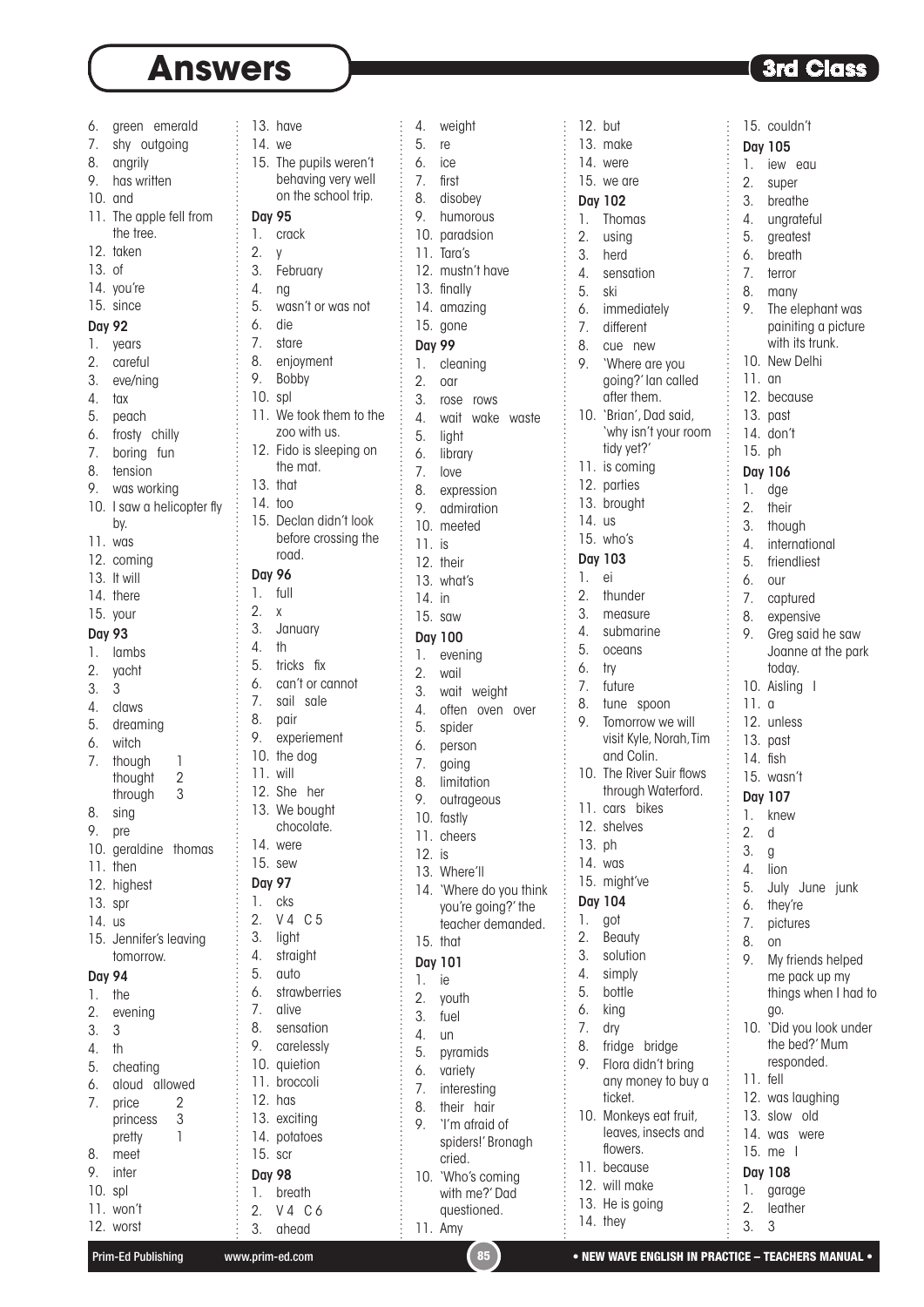$\vdots$ 

5. sponges

4. super

- 5. pears
- 6. making made
- 7. beginner
- 8. stew due
- 9. 'There's no time!' she called.'You're going to miss the train!'
- 10. Why isn't there any snow falling this winter?
- 11. works
- 12. joyfully
- 13. city
- 14. did
- 15. me

#### Day 109

- 1. juice
- 2. g
- 3. w
- 4. sum
- 5. practise probably
- 6. two
- 7. elves
- 8. hair
- 9. Many lemons and oranges had fallen from the trees.
- 10. 'What is your doa's name?'my aunt
- asked. 11. quietly
- 12. will cry
- 13. boy
- 14. were
- 15. her
- Day 110
- 1. k
- 2. soldier
- 3. 2
- 4. un
- 5. ferries
- 6. angrily angrier
- 7. differently
- 8. juice loose
- 9. Gemma's cat had seven kittens last night.
- 10. 'Do you have the time please?' the stranger asked.
- 11. character
- 12. greedily
- 13. new
- 14. off
- 15. because
- Day 111 1. cheat
- 2. magic
- 3. char/ac/ter
- 4. dim

| 7.               | blue<br>navy            |
|------------------|-------------------------|
|                  | spend<br>save           |
| 8.               | action                  |
| 9.               | he flew                 |
| 10.              | will                    |
| 11.              | My favourite horse      |
|                  | likes carrots.          |
|                  |                         |
| 12.              | took                    |
| 13.              | have                    |
| 14.              | your                    |
|                  | 15. when                |
|                  | Day 112                 |
| 1.               | busy                    |
| $\overline{2}$ . | mystery                 |
| 3.               | be/gin/ning             |
| 4.               | foam home               |
| 5.               |                         |
|                  | game                    |
| 6.               | river stream            |
| 7.               | fierce<br>calm          |
| 8.               | nobly                   |
| 9.               | has brought             |
| 10.              | The tiny bird sang      |
|                  | sweetly.                |
| 11.              | the                     |
| 12.              | coming                  |
| 13.              | that will               |
| 14.              | there<br>They're their  |
| 15.              |                         |
|                  | you're                  |
|                  | Day 113                 |
| 1.               | calmer                  |
| 2.               | number                  |
| 3.               | 3                       |
| 4.               | knead                   |
| 5.               | reading                 |
| 6.               | cereal                  |
| 7.               | chord<br>$\overline{c}$ |
|                  | $\overline{1}$<br>choir |
|                  | 3<br>chorus             |
|                  |                         |
|                  |                         |
| 8.               | shout                   |
| 9.               | un                      |
| 10.              | canada england          |
|                  | friday                  |
| 11.              | to                      |
| 12.              | lighter                 |
| 13.              | ous                     |
| 14.              | we                      |
| 15.              | I was born in           |
|                  | January, 2001.          |
|                  |                         |
|                  | Day 114                 |
| 1.               | nature                  |
| 2.               | chemist                 |
| 3.               | 3                       |
| 4.               | сk                      |
| 5.               | eats or ate             |
| 6.               | Вe<br>bee               |
| 7.               | noodle                  |
|                  | normal                  |
|                  | nobody                  |
| 8.               | catch                   |
| 9.               | super                   |

|          | 11. mustn't                      | 5.         | dis            |
|----------|----------------------------------|------------|----------------|
|          | 12. great                        | 6.         | eleph          |
| 13.      | 0f                               | 7.         | late           |
| 14. us   |                                  | 8.         | disor          |
|          | 15. We live in                   | 9.         | glam           |
|          | Newbridge, County                | 10.        | faster         |
|          | Kildare.                         | 11.        | Nevil          |
| 1.       | Day 115                          |            | 12. must       |
| 2.       | side<br>n                        |            | 13. finally    |
| 3.       | window                           | 14. owl    |                |
| 4.       | ck                               |            | 15. goes       |
| 5.       | weren't or were not              |            | Day 119        |
| 6.       | air                              | 1.         | ques           |
| 7.       | morning                          | 2.<br>3.   | swee           |
| 8.       | stationery                       | 4.         | wear<br>cold   |
| 9.       | Jim                              | 5.         | tooth          |
|          | 10. Gran's handbag               | 6.         | idea           |
|          | 11. them                         | 7.         | friend         |
|          | 12. Dad is watching TV.          | 8.         | crying         |
| 13. dd   |                                  | 9.         | fright         |
| 14. to   |                                  |            | 10. hear       |
| 15.      | Spring is my                     |            | 11. cupb       |
|          | favourite season.                |            | 12. them       |
|          | Day 116                          |            | 13. Who'       |
| 1.       | flying                           | 14. to     |                |
| 2.       | t                                |            | 15. seen       |
| 3.       | suddenly                         |            | Day 120        |
| 4.       | ck                               | 1.         | <b>wom</b>     |
| 5.       | money funny                      | 2.         | scent          |
| 6.       | can't or cannot                  | 3.         | princ          |
| 7.       | tea                              | 4.         | fores          |
| 8.       | tow                              | 5.         | print          |
| 9.       | innocently<br>10. the children   | 6.         | city           |
| $11.$ in |                                  | 7.         | sink           |
|          | 12. She<br>her                   | 8.         | foolis         |
|          | 13. They ate too much.           | 9.         | carel          |
|          | 14. was                          |            | 10. Japa       |
| 15.      | me l                             | 11.        | ladie          |
|          | Day 117                          | 12.        | are            |
| 1.       | kn                               | 13.<br>14. | Wher           |
| 2.       | V <sub>4</sub><br>C <sub>6</sub> |            | `How<br>Geor   |
| 3.       | prince                           |            | polite         |
| 4.       | eight                            | 15.        | unde           |
| 5.       | auto                             |            | <b>Day 121</b> |
| 6.       | chickens                         | 1.         | SC             |
| 7.       | high                             | 2.         | sciss          |
| 8.       | admiration                       | 3.         | obey           |
| 9.       | hoplessly                        | 4.         | bi             |
| 10.      | inright                          | 5.         | comp           |
| 11.      | beans                            | 6.         | fright         |
| 12.      | is                               | 7.         | intere         |
| 13.      | helfpul                          | 8.         | vein           |
| 14.      | eggs                             | 9.         | 'Look          |
| 15.      | <b>OU</b>                        |            | rainb          |
|          | Day 118                          |            | child          |
| 1.       | character                        |            | excite         |
| 2.       | V6<br>C 7                        | 10.        | My yo<br>asked |
| 3.       | little                           |            | lunch          |
| 4.       | myth                             | 11.        | team           |
|          |                                  |            |                |

5. dis 6. elephants 7. late 8. disorder 9. glamorous 10. fasteration 11. Neville's 12. must have 13. finally 14. owl 15. goes Day 119 1. question 2. sweet 3. wear 4. cold cork corn 5. tooth 6. idea 7. friend 8. crying 9. frightened 10. heared 11. cupboards 12. them 13. Who's 14. to 15. seen Day 120 1. women 2. scent 3. prince prints 4. forest fork forty 5. print 6. city 7. sink 8. foolish 9. carelessly 10. Japanish 11. ladies 12. are 13. Where's 14. 'How are you?' George asked politely. 15. under Day 121 1. sc 2. scissors 3. obey 4. bi 5. computers 6. frightened 7. interesting 8. vein cane 9. 'Look at that rainbow!' the children said excitedly. 10. My younger brother asked,'What's for

# **3rd Class**

12. because

13. cooks 14. ant 15. in Day 122 1. chief 2. straight 3. flu 4. preparation 5. adventure 6. information 7. lazy 8. tray they 9. 'Can I come too?' the little girl asked. 10. 'Children,' the teacher said,'it's time to come inside.' 11. yesterday 12. eam 13. bought 14. us 15. What's Day 123 1. ent 2. narrow 3. enough 4. subway 5. rivers 6. speak 7. lose 8. bubble trouble 9. The plane flew over Indonesia, India, Iran and Iraq. 10. The small child threw a tantrum in the shop. 11. en 12. into 13. has 14. were 15. weak Day 124 1. giant 2. among 3. give 4. truly 5. flower 6. exhausted 7. costly 8. bean scene 9. 'Are you the team's goalkeeper?' she asked. 10. Hurling, soccer, football and rugby are sports played in Ireland. 11. because 12. acrobat

lunch?'

13. They are saying.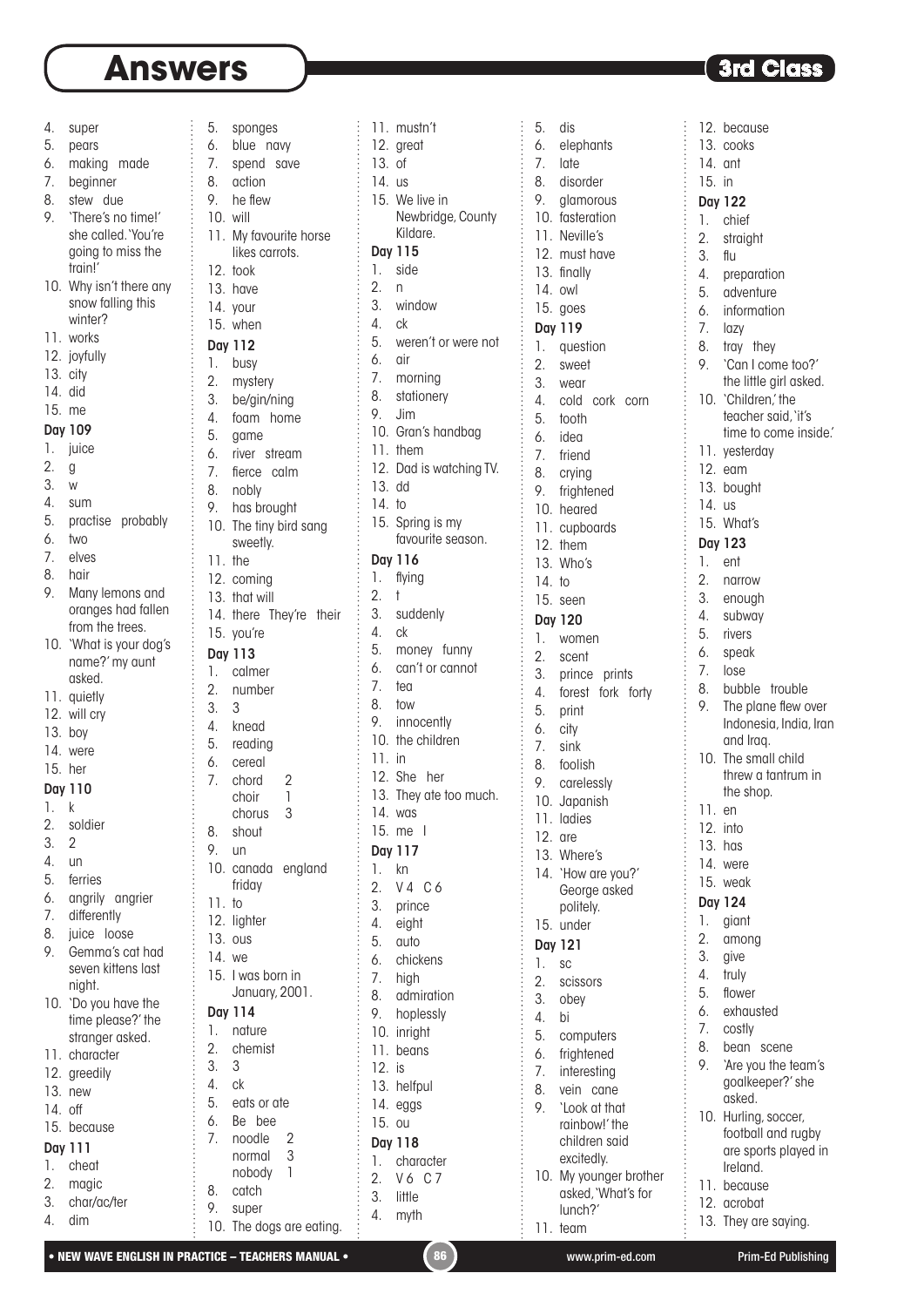|          | 14. them                | 5.             | diaries                |
|----------|-------------------------|----------------|------------------------|
|          | 15. hadn't              | 6.             | seemingly seer         |
|          |                         | 7 <sub>1</sub> | believable             |
|          | Day 125                 | 8.             | birth earth            |
| 1.       | ough                    | 9.             | 'Will the last         |
| 2.       | sugar                   |                |                        |
| 3.       | hello                   |                | remaining              |
|          | 4. cheerful             |                | passengers plea        |
|          | 5. dearest              |                | go to gate seven       |
|          | 6. breathe              |                | the lady announ        |
|          | 7. drawing              |                | 10. Mercury, Venus,    |
| 8.       | fіх                     |                | Mars and Jupite        |
| 9.       | Jen gave Laura a        |                | planets.               |
|          | present.                |                | 11. constantly         |
| 10.      | The Aran Islands        | 12. ran        |                        |
|          | are in the Atlantic     | 13. jet        |                        |
|          | Ocean.                  | 14. en         |                        |
| 11.      | an                      |                | 15. I me               |
| 12.      | but                     |                | Day 129                |
|          | 13. future              | 1.             | tried                  |
|          | 14. didn't              | 2.             | α                      |
|          | 15. instant             | 3.             | our                    |
|          |                         |                | 4. rays                |
|          | Day 126                 | 5.             | undone undres          |
| 1.       | ch                      |                | until                  |
| 2.       | flew                    | 6.             | to                     |
| 3.       | suppose                 | 7.             |                        |
| 4.       | thankful                | 8.             | names                  |
| 5.       | loveliest               |                | farm                   |
|          | 6. hour                 | 9.             | The lady shouted       |
|          | 7. reward               |                | 'That dog is           |
| 8.       | everyone                |                | dangerous!'            |
| 9.       | Have you seen Big       |                | 10. 'Let's go for a sw |
|          | Ben in London?          |                | she suggested.         |
| 10. Nile |                         |                | 11. really             |
| 11.9     |                         |                | 12. are writing        |
| 12. and  |                         |                | 13. ducklings          |
| 13. am   |                         |                | 14. was                |
| 14. not  |                         | 15. her        |                        |
|          | 15. hasn't              |                | Day 130                |
|          |                         | 1.             | b                      |
|          | Day 127                 | 2.             | station                |
| 1.       | concert                 | 3.             | 3                      |
| 2.       | ough                    | 4.             | dis                    |
| 3.       | C                       | 5.             | worries                |
| 4.       | paws                    | 6.             | loving lovelist        |
| 5.       | laid later layer        | 7.             | magically              |
| 6.       | their                   | 8.             | lose choose            |
| 7.       | dairies                 | 9.             | I'd like to visit      |
| 8.       | motor                   |                | Canada and             |
| 9.       | Where are your          |                | America next yer       |
|          | brothers and sisters    | 10.            | My new friend as       |
|          | living?                 |                | me, `Do you play       |
|          | 10. 'Will you be coming |                | basketball?'           |
|          | too?'I asked them.      | 11. live       |                        |
|          | 11. make                |                | 12. quietly            |
|          | 12. are going           |                | 13. fangs              |
|          | 13. artist              | 14.            |                        |
|          | 14. were                |                | ou                     |
| 15. me   |                         | 15.            | SO                     |
|          | Day 128                 |                | Day 131                |
| 1.       | cooked                  | 1.             | ui                     |
|          |                         | 2.             | group                  |
| 2.       | surprise                | 3.             | crept                  |
| 3.       | 2                       | 4.             | un                     |

| ЭS              | 5.          | mice                                             |  |
|-----------------|-------------|--------------------------------------------------|--|
| ningly seems    | 6.          | bad                                              |  |
| vable           | 7.          | friend                                           |  |
| earth           | 8.          | lift                                             |  |
| the last        |             | shift                                            |  |
| ining           | 9.          | Jerry said, 'That was                            |  |
| engers please   |             | such a great film!'                              |  |
| gate seven?',   |             | 10. 'What's for dinner?'                         |  |
| ady announced.  |             | Paula asked.                                     |  |
| ury, Venus,     |             | 11. earlier                                      |  |
| and Jupiter are |             | 12. because                                      |  |
| ets.            |             | 13. walks                                        |  |
| tantly          |             | 14. was                                          |  |
|                 |             | 15. I am                                         |  |
|                 |             | Day 132                                          |  |
|                 | 1.          | arrive                                           |  |
| Э               | 2.          | often                                            |  |
|                 |             | 3. week<br>4. information                        |  |
|                 |             |                                                  |  |
|                 | 5.          | woman                                            |  |
|                 | 6.          | awful                                            |  |
|                 | 7.          | sadness                                          |  |
| undress<br>ne   | 8.          | season reason                                    |  |
|                 | 9.          | 'Line up quickly                                 |  |
| ЭS              |             | class!' our grumpy                               |  |
|                 |             | teacher shouted.                                 |  |
| ady shouted,    |             | 10. 'You look sad', Tara<br>said.'What's wrong?' |  |
| dog is          |             | 11. spoke                                        |  |
| erous!'         | 12. er      |                                                  |  |
| go for a swim', |             | 13. went                                         |  |
| suggested.      | 14.1        |                                                  |  |
|                 |             | 15. wasn't                                       |  |
| riting          |             |                                                  |  |
| lings           |             | Day 133                                          |  |
|                 | 1. ui<br>2. |                                                  |  |
|                 | 3.          | eighth                                           |  |
|                 |             | library                                          |  |
|                 |             | 4. reappear<br>5. islands                        |  |
| ρn              | 6.          | finish                                           |  |
|                 | 7.          | strength                                         |  |
|                 | 8.          | palm calm                                        |  |
| es              | 9.          | I cut apples,                                    |  |
| g lovelist      |             | bananas, oranges                                 |  |
| cally           |             | and grapes for the                               |  |
| choose          |             | fruit salad.                                     |  |
| e to visit      |             | 10. We Greece Croatia                            |  |
| ıda and         |             | 11. finally                                      |  |
| ica next year.  |             | 12. pear                                         |  |
| ew friend asked |             | 13. swims                                        |  |
| Do you play     |             | 14. was                                          |  |
| etball?'        |             | 15. didn't                                       |  |
|                 |             | Day 134                                          |  |
| Ίy              | 1.          | packet                                           |  |
| ś               | 2.          | enough                                           |  |
|                 | 3.          | new                                              |  |
|                 | 4.          | commonly                                         |  |
|                 | 5.          | witch                                            |  |
|                 | 6.          | destroyed                                        |  |
|                 | 7.          | noisily                                          |  |
|                 | 8.          | wrong strong                                     |  |
|                 | 9.          | My Amir New Ross                                 |  |

|           | 10. I took my towel,                                                                                  |         | 15. I me                  |
|-----------|-------------------------------------------------------------------------------------------------------|---------|---------------------------|
|           | flippers, mask and                                                                                    |         | Day 138                   |
|           | snorkel to the beach.                                                                                 | 1.      | n                         |
|           | 11. friendly                                                                                          | 2.      |                           |
|           | 12. flew                                                                                              |         | proof                     |
| 13.       | run                                                                                                   | 3.      | 3                         |
|           |                                                                                                       |         | 4. sub                    |
| 14.       | me                                                                                                    |         | 5. bicycles               |
|           | 15. hasn't                                                                                            |         | 6. careful caring         |
|           | Day 135                                                                                               | 7.      | thinnest                  |
| 1.        | eigh                                                                                                  | 8.      | store four                |
| 2.        | mean                                                                                                  | 9.      | Ţ                         |
| 3.        | travel                                                                                                |         |                           |
| 4.        | outside                                                                                               |         | 10. 'Why are you so       |
|           |                                                                                                       |         | late?' asked the          |
| 5.        | hottest                                                                                               |         | teacher.                  |
| 6.        | buy                                                                                                   |         | 11. naughty               |
| 7.        | close                                                                                                 | 12. ate |                           |
| 8.        | active                                                                                                |         | 13. puzzle                |
| 9.        | I saw Jo, Sam and                                                                                     |         | 14. done did              |
|           | Tim at the shops.                                                                                     | 15. me  |                           |
|           | 10. Fee Canada                                                                                        |         | Day 139                   |
| 11.9      |                                                                                                       | 1.      | learn                     |
| 12. but   |                                                                                                       |         |                           |
|           | 的复数形式的过去式和过去分词 医弗朗尔氏试验检尿病性的 医皮肤性的 医皮肤性的 医血管性的 医血管性白细胞 医血管性白细胞 医皮肤性白细胞 医皮肤性白细胞 医前缀 医前缀 医前缀<br>13. past | 2.      | g                         |
|           | 14. didn't                                                                                            | 3.      | C                         |
|           |                                                                                                       | 4.      | flour                     |
|           | 15. let us                                                                                            |         | 5. porridge possible      |
|           | Day 136                                                                                               |         | potatoes                  |
| 1.        | ui                                                                                                    | 6.      | too                       |
| 2.        | didn't                                                                                                | 7.      | leaves                    |
|           | 3. which                                                                                              | 8.      | fast                      |
|           | 4. misbehave                                                                                          | 9.      | ļ                         |
| 5.        | darkest                                                                                               |         | 10. James said, 'Let's go |
| 6.        | hour                                                                                                  |         | now.                      |
| 7.        | act                                                                                                   |         | 11. phone                 |
|           |                                                                                                       |         | 12. will be closing       |
| 8.        | happy                                                                                                 |         |                           |
| 9.        | We need ham,                                                                                          |         | 13. jumped                |
|           | cheese and                                                                                            |         | 14, did done              |
|           | pineapple to make                                                                                     |         | 15. She<br>Her            |
|           | pizzas.                                                                                               |         | Day 140                   |
| 10.       | My Jen                                                                                                | 1.      | t                         |
| 11.       | an                                                                                                    | 2.      | Earth                     |
| 12.       | and                                                                                                   | 3.      | 4                         |
|           | 13. future                                                                                            | 4.      | dis                       |
|           | 14. I've                                                                                              | 5.      | fairies                   |
|           | 15. wasn't                                                                                            | 6.      | happily<br>happiest       |
|           | Day 137                                                                                               | 7.      | busily                    |
| 1.        | true                                                                                                  |         |                           |
| 2.        |                                                                                                       | 8.      | caught thought            |
|           | р                                                                                                     | 9.      | ?                         |
| 3.        | C                                                                                                     |         | 10. 'Dinner's ready!'     |
| 4.        | wood                                                                                                  |         | yelled Dad. `Come         |
| 5.        | built buries busy                                                                                     |         | and get it!'              |
| 6.        | their                                                                                                 |         | 11. park                  |
| 7.        | knives                                                                                                |         | 12. crept                 |
| 8.        | paper                                                                                                 |         | 13. tiny                  |
| 9.        |                                                                                                       | 14. did |                           |
| 10.       | 'Mum', called Sam.                                                                                    |         | 15. him<br>He             |
|           | 'Where are my                                                                                         |         | Day 141                   |
|           | shoes?'                                                                                               | 1.      |                           |
| $11.$ car |                                                                                                       |         | ea                        |
|           | 12. build                                                                                             | 2.      | until                     |
|           | 13. short<br>chubby                                                                                   | 3.      | everybody                 |
|           |                                                                                                       | 4.      | tri                       |
|           | 14. was                                                                                               | 5.      | calendars                 |

4. able

6. lady

were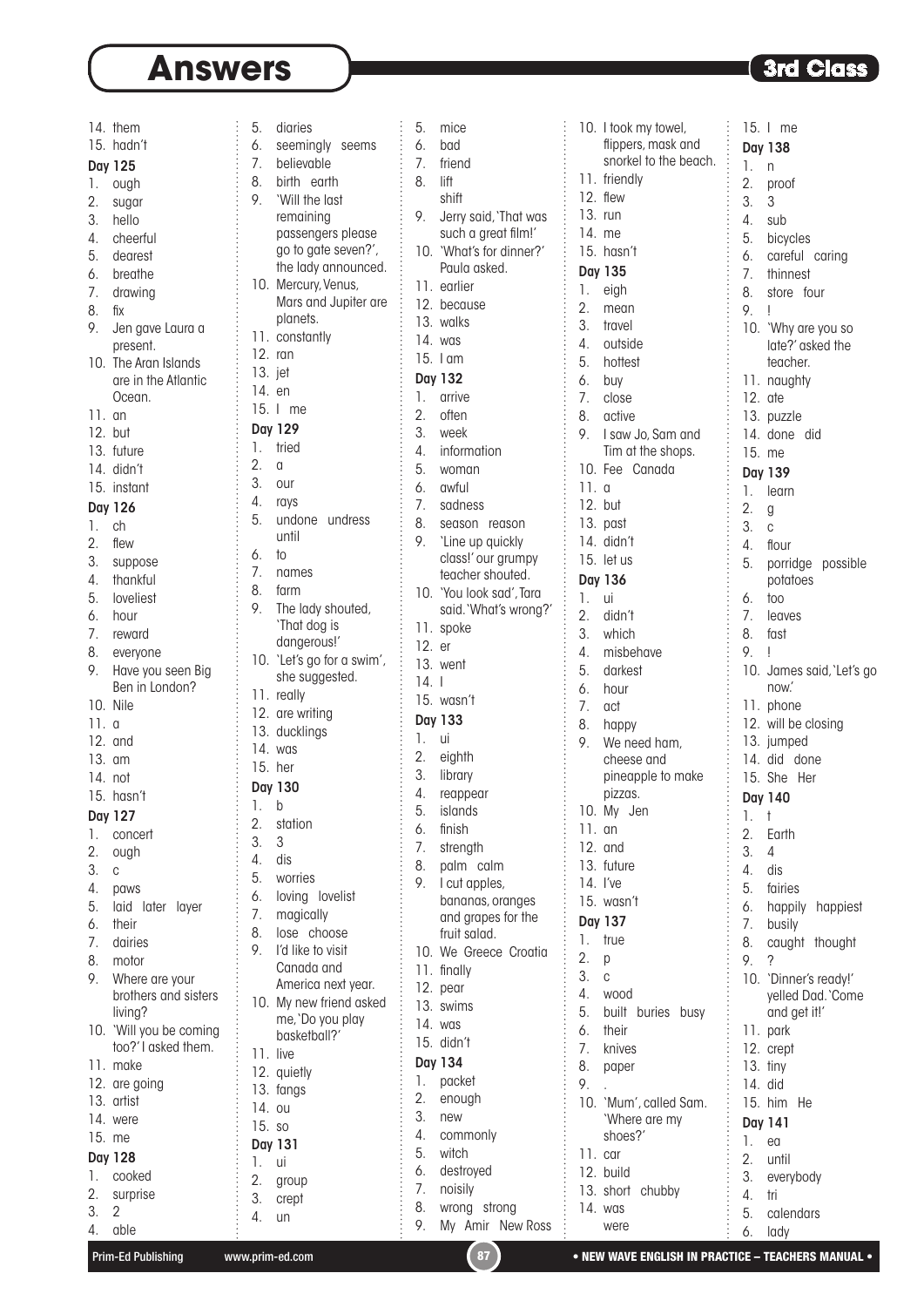8. chewing doing 9. 'Have you got the

7. stop

- 8. flare wear
- 9. 'Here is your other sock,'my sister called out.
- 10. Dad is always saying, 'Look both ways before you cross the road.'
- 11. skilful
- 12. and
- 13. likes
- 14. sail
- 15. would

#### Day 142

- 1. of
- 2. century
- 3. threw
- 4. breathless
- 5. flour honey
- 6. picture
- 7. calm
- 8. guide died 9. 'Would you like a drink?' our friend
- asked. 10. The salesman asked, 'Have you decided
- yet?'
- 11. can dance
- 12. then
- 13. brings
- 14. we
- 15. What's

#### Day 143

- 1. ur
- 2. together
- 3. history
- 4. underground
- 5. plants
- 6. coast beach
- 7. sink
- 8. glue two
- 9. I've lived in Wexford, Dingle, Ennis and Naas.
- 10. I wasn't ready for my race and I came in
- last.
- 11. pen paper
- 12. right 13. eats
- 14. were
- 15. amp
- Day 144
- 1. cages
- 2. sometimes
- 3. catch
- 4. gently
- 5. eye
- 6. drop
- 7. most
- time please?' he asked. 10. Deer, squirrels, rabbits and foxes live in the forest. 11. and 12. party 13. It is raining 14. they 15. couldn't Day 145 1. ou 2. social 3. ordinary 4. friendship 5. dirtiest 6. breath 7. fact 8. hide 9. Where is your school bag? 10. The South Pole is in Antarctica. 11. an 12. thinks 13. past 14. don't 15. tale Day 146 1. tch tch 2. thousand thumb 3. promise 4. useful 5. tastiest 6. our 7. move 8. playful 9. English is spoken in many countries around the world. 10. My friend Niall is from New Zealand. 11. a 12. sleeping 13. you 14. hare 15. am not Day 147 1. wanted 2. ough 3. ch 4. pale 5. guard guess guide 6. their 7. storms 8. flower 9. Hurry! We're running late!

|         | asked.                         |        | 13. beech            |
|---------|--------------------------------|--------|----------------------|
|         | 11. Melanie Tuesday            |        | 14. under            |
|         | 12. will be playing            |        | 15. aren't           |
|         | 13. beside                     |        | Revision day         |
| 14. was |                                | 1.     | au                   |
|         | 15. aren't                     | 2.     | true                 |
|         | <b>Day 148</b>                 |        | 3. night             |
| 1.      | talked                         |        | 4. above             |
|         | 2. disappear                   |        | 5. teeth             |
| 3.      | $\overline{2}$                 |        | 6. know k            |
|         | 4. angrily                     |        | 7. oo ew             |
| 5.      | shoes                          | 8.     | tiny                 |
| 6.      | tasteful tasted                | 9.     | try high             |
|         | 7. permission                  | 10.3   |                      |
| 8.      | stuck truck                    | 11.    | ?                    |
|         | 9. 'Would you like a           |        | 12. I am goi         |
|         | drink?' the waiter             |        | my frien             |
|         | asked.                         |        | Friday.              |
| 10.     | Madagascar is a                |        | 13. blanket          |
|         | large island in the            |        | 14. swim             |
|         | Indian Ocean.                  |        | 15. talks            |
|         | 11. red shiny                  |        | 16. their            |
|         | 12. whispered                  |        |                      |
|         | 13. chairs                     |        | 17. buy              |
|         | 14. mist                       |        | 18. dangera          |
|         | 15. isn't                      |        | 19. Cork<br>L        |
|         |                                |        | 20. four             |
|         | Day 149                        |        | 21. were             |
| 1.      | happened                       | 22. is |                      |
| 2.      | ur                             | 23. he |                      |
| 3.      | or                             | 24. an |                      |
| 4.      | plain                          |        | 25. thinner          |
| 5.      | nearly never night             |        | 26. I have           |
| 6.      | two                            | 27. i  |                      |
| 7.      | earrings                       |        | 28. because          |
| 8.      | sun                            |        | behave               |
| 9.      | 'Don't forget to put           |        | 29. past             |
|         | the bin out,' Mum              |        | 30. thing            |
|         | reminded me.                   |        | Revision day         |
|         | 10. 'Did you take the          |        | 1. edge              |
|         | dog for a walk?' Dad<br>asked. | 2.     | m                    |
| 11.     | needed                         | 3.     | $V4$ C               |
|         |                                | 4.     | mouse                |
| 13.     | 12. is snoring                 | 5.     | cal/en/d             |
| 14.     | beside                         | 6.     | coming               |
|         | were                           | 7.     | augh<br>$\mathbf{C}$ |
| 15.     | aren't                         | 8.     | after                |
|         | Day 150                        | 9.     | cousin               |
| 1.      | b                              |        | couple               |
| 2.      | arrive                         |        | country              |
| 3.      | 4                              | 10.    | 3                    |
| 4.      | un                             | 11.    | Ţ                    |
| 5.      | erasers                        |        | 12. My Fric          |
| 6.      | hated hateful                  | 13.    | dropped              |
| 7.      | fantastically                  | 14.    | un                   |
| 8.      | off cough                      | 15.    | ungo                 |
| 9.      | Where are you going            |        | 16. They're          |
|         | for your holiday?              |        | 17. cat's            |
| 10.     | 'Would you like any            |        | 18. Adrian           |
|         | sauce?' the lady               |        | 19. shining          |
|         | asked.                         | 20.    | biggest              |
| 11.     | Athletes people                |        | 21. hear             |
|         | 12. tiptoed                    |        | 22. I play fo        |
|         |                                |        |                      |

| 13. beech<br>23. novemb<br>14. under<br>24. you're<br>15. aren't<br>25. her<br>26. some<br>Revision days 1-10<br>27. double<br>1.<br>au<br>28. James<br>$\overline{2}$ .<br>true<br>29. him<br>3.<br>night<br>30. were<br>$\overline{4}$ .<br>above<br>5.<br><b>Revision dat</b><br>teeth<br>6. know knee<br>1.<br><b>OU</b><br>7.<br>2.<br>00 ew<br>party<br>8.<br>3. honey<br>tiny<br>9.<br>4.<br>washed<br>try<br>high<br>10.<br>5.<br>3<br>countrie<br>11.7<br>6.<br>listen v<br>12. I am going to visit<br>7.<br>OW OU<br>my friend, Lee, on<br>8.<br>mad<br>Friday.<br>9. meet o<br>13. blanket<br>10.<br>3<br>14. swim<br>11. Mum w<br>15. talks<br>into the<br>16. their<br>12. Tomorro<br>17. buy<br>13. Jim<br>18. dangerous<br>14. scary<br>19. Cork London<br>15.<br>throw<br>20. four<br>16. our<br>21. were<br>17. they're<br>22. is<br>18.<br>she<br>23. he<br>19. There<br>24. an<br>20.<br>Cora wo<br>25. thinner thinnest<br>football<br>26. I have<br>21. right<br>27. i<br>22. your<br>28. because<br>23. it's<br>began<br>behave<br>24. a<br>29. past<br>25. careless<br>30.<br>thing<br>26. will not<br>Revision days 11-20<br>27.<br>Deceml<br>28.<br>taste<br>t<br>1.<br>edge<br>29.<br>future<br>2.<br>m<br>30.<br>3.<br>V4 C4<br>grand<br>4.<br><b>Revision dat</b><br>mouse<br>5.<br>cal/en/dar<br>1.<br>copy<br>6.<br>coming<br>2.<br>r<br>7.<br>augh<br>3.<br>$V4$ C<br>aw<br>after<br>4.<br>skating<br>cousin<br>3<br>5.<br>bus/i/es<br>couple<br>2<br>6.<br>emptied<br>country<br>1<br>7.<br>ai ea<br>10.<br>3<br>8.<br>coming<br>11.<br>Ļ<br>9.<br>poison<br>12.<br>My Friday<br>ľm<br>people<br>13.<br>dropped<br>person<br>14.<br>un<br>3<br>10.<br>15.<br>ungo<br>11.<br>?<br>16.<br>They're their<br>12.<br>Kieran<br>17.<br>cat's<br>Thomps<br>18. Adrian<br>wrote<br>13.<br>19. shining<br>14.<br>re<br>20. biggest<br>15.<br>regone<br>21. hear<br>16.<br>men<br>22. I play football.<br>17. whole |    |  |  |
|-------------------------------------------------------------------------------------------------------------------------------------------------------------------------------------------------------------------------------------------------------------------------------------------------------------------------------------------------------------------------------------------------------------------------------------------------------------------------------------------------------------------------------------------------------------------------------------------------------------------------------------------------------------------------------------------------------------------------------------------------------------------------------------------------------------------------------------------------------------------------------------------------------------------------------------------------------------------------------------------------------------------------------------------------------------------------------------------------------------------------------------------------------------------------------------------------------------------------------------------------------------------------------------------------------------------------------------------------------------------------------------------------------------------------------------------------------------------------------------------------------------------------------------------------------------------------------------------------------------------------------------------------------------------------------------------------------------------------------------------------------------------------------------------------------------------------------------------------------------------------------------------------------------------------------------------|----|--|--|
|                                                                                                                                                                                                                                                                                                                                                                                                                                                                                                                                                                                                                                                                                                                                                                                                                                                                                                                                                                                                                                                                                                                                                                                                                                                                                                                                                                                                                                                                                                                                                                                                                                                                                                                                                                                                                                                                                                                                           |    |  |  |
|                                                                                                                                                                                                                                                                                                                                                                                                                                                                                                                                                                                                                                                                                                                                                                                                                                                                                                                                                                                                                                                                                                                                                                                                                                                                                                                                                                                                                                                                                                                                                                                                                                                                                                                                                                                                                                                                                                                                           |    |  |  |
|                                                                                                                                                                                                                                                                                                                                                                                                                                                                                                                                                                                                                                                                                                                                                                                                                                                                                                                                                                                                                                                                                                                                                                                                                                                                                                                                                                                                                                                                                                                                                                                                                                                                                                                                                                                                                                                                                                                                           |    |  |  |
|                                                                                                                                                                                                                                                                                                                                                                                                                                                                                                                                                                                                                                                                                                                                                                                                                                                                                                                                                                                                                                                                                                                                                                                                                                                                                                                                                                                                                                                                                                                                                                                                                                                                                                                                                                                                                                                                                                                                           |    |  |  |
|                                                                                                                                                                                                                                                                                                                                                                                                                                                                                                                                                                                                                                                                                                                                                                                                                                                                                                                                                                                                                                                                                                                                                                                                                                                                                                                                                                                                                                                                                                                                                                                                                                                                                                                                                                                                                                                                                                                                           |    |  |  |
|                                                                                                                                                                                                                                                                                                                                                                                                                                                                                                                                                                                                                                                                                                                                                                                                                                                                                                                                                                                                                                                                                                                                                                                                                                                                                                                                                                                                                                                                                                                                                                                                                                                                                                                                                                                                                                                                                                                                           |    |  |  |
|                                                                                                                                                                                                                                                                                                                                                                                                                                                                                                                                                                                                                                                                                                                                                                                                                                                                                                                                                                                                                                                                                                                                                                                                                                                                                                                                                                                                                                                                                                                                                                                                                                                                                                                                                                                                                                                                                                                                           |    |  |  |
|                                                                                                                                                                                                                                                                                                                                                                                                                                                                                                                                                                                                                                                                                                                                                                                                                                                                                                                                                                                                                                                                                                                                                                                                                                                                                                                                                                                                                                                                                                                                                                                                                                                                                                                                                                                                                                                                                                                                           |    |  |  |
|                                                                                                                                                                                                                                                                                                                                                                                                                                                                                                                                                                                                                                                                                                                                                                                                                                                                                                                                                                                                                                                                                                                                                                                                                                                                                                                                                                                                                                                                                                                                                                                                                                                                                                                                                                                                                                                                                                                                           |    |  |  |
|                                                                                                                                                                                                                                                                                                                                                                                                                                                                                                                                                                                                                                                                                                                                                                                                                                                                                                                                                                                                                                                                                                                                                                                                                                                                                                                                                                                                                                                                                                                                                                                                                                                                                                                                                                                                                                                                                                                                           |    |  |  |
|                                                                                                                                                                                                                                                                                                                                                                                                                                                                                                                                                                                                                                                                                                                                                                                                                                                                                                                                                                                                                                                                                                                                                                                                                                                                                                                                                                                                                                                                                                                                                                                                                                                                                                                                                                                                                                                                                                                                           |    |  |  |
|                                                                                                                                                                                                                                                                                                                                                                                                                                                                                                                                                                                                                                                                                                                                                                                                                                                                                                                                                                                                                                                                                                                                                                                                                                                                                                                                                                                                                                                                                                                                                                                                                                                                                                                                                                                                                                                                                                                                           |    |  |  |
|                                                                                                                                                                                                                                                                                                                                                                                                                                                                                                                                                                                                                                                                                                                                                                                                                                                                                                                                                                                                                                                                                                                                                                                                                                                                                                                                                                                                                                                                                                                                                                                                                                                                                                                                                                                                                                                                                                                                           |    |  |  |
|                                                                                                                                                                                                                                                                                                                                                                                                                                                                                                                                                                                                                                                                                                                                                                                                                                                                                                                                                                                                                                                                                                                                                                                                                                                                                                                                                                                                                                                                                                                                                                                                                                                                                                                                                                                                                                                                                                                                           |    |  |  |
|                                                                                                                                                                                                                                                                                                                                                                                                                                                                                                                                                                                                                                                                                                                                                                                                                                                                                                                                                                                                                                                                                                                                                                                                                                                                                                                                                                                                                                                                                                                                                                                                                                                                                                                                                                                                                                                                                                                                           |    |  |  |
|                                                                                                                                                                                                                                                                                                                                                                                                                                                                                                                                                                                                                                                                                                                                                                                                                                                                                                                                                                                                                                                                                                                                                                                                                                                                                                                                                                                                                                                                                                                                                                                                                                                                                                                                                                                                                                                                                                                                           |    |  |  |
|                                                                                                                                                                                                                                                                                                                                                                                                                                                                                                                                                                                                                                                                                                                                                                                                                                                                                                                                                                                                                                                                                                                                                                                                                                                                                                                                                                                                                                                                                                                                                                                                                                                                                                                                                                                                                                                                                                                                           |    |  |  |
|                                                                                                                                                                                                                                                                                                                                                                                                                                                                                                                                                                                                                                                                                                                                                                                                                                                                                                                                                                                                                                                                                                                                                                                                                                                                                                                                                                                                                                                                                                                                                                                                                                                                                                                                                                                                                                                                                                                                           |    |  |  |
|                                                                                                                                                                                                                                                                                                                                                                                                                                                                                                                                                                                                                                                                                                                                                                                                                                                                                                                                                                                                                                                                                                                                                                                                                                                                                                                                                                                                                                                                                                                                                                                                                                                                                                                                                                                                                                                                                                                                           |    |  |  |
|                                                                                                                                                                                                                                                                                                                                                                                                                                                                                                                                                                                                                                                                                                                                                                                                                                                                                                                                                                                                                                                                                                                                                                                                                                                                                                                                                                                                                                                                                                                                                                                                                                                                                                                                                                                                                                                                                                                                           |    |  |  |
|                                                                                                                                                                                                                                                                                                                                                                                                                                                                                                                                                                                                                                                                                                                                                                                                                                                                                                                                                                                                                                                                                                                                                                                                                                                                                                                                                                                                                                                                                                                                                                                                                                                                                                                                                                                                                                                                                                                                           |    |  |  |
|                                                                                                                                                                                                                                                                                                                                                                                                                                                                                                                                                                                                                                                                                                                                                                                                                                                                                                                                                                                                                                                                                                                                                                                                                                                                                                                                                                                                                                                                                                                                                                                                                                                                                                                                                                                                                                                                                                                                           |    |  |  |
|                                                                                                                                                                                                                                                                                                                                                                                                                                                                                                                                                                                                                                                                                                                                                                                                                                                                                                                                                                                                                                                                                                                                                                                                                                                                                                                                                                                                                                                                                                                                                                                                                                                                                                                                                                                                                                                                                                                                           |    |  |  |
|                                                                                                                                                                                                                                                                                                                                                                                                                                                                                                                                                                                                                                                                                                                                                                                                                                                                                                                                                                                                                                                                                                                                                                                                                                                                                                                                                                                                                                                                                                                                                                                                                                                                                                                                                                                                                                                                                                                                           |    |  |  |
|                                                                                                                                                                                                                                                                                                                                                                                                                                                                                                                                                                                                                                                                                                                                                                                                                                                                                                                                                                                                                                                                                                                                                                                                                                                                                                                                                                                                                                                                                                                                                                                                                                                                                                                                                                                                                                                                                                                                           |    |  |  |
|                                                                                                                                                                                                                                                                                                                                                                                                                                                                                                                                                                                                                                                                                                                                                                                                                                                                                                                                                                                                                                                                                                                                                                                                                                                                                                                                                                                                                                                                                                                                                                                                                                                                                                                                                                                                                                                                                                                                           |    |  |  |
|                                                                                                                                                                                                                                                                                                                                                                                                                                                                                                                                                                                                                                                                                                                                                                                                                                                                                                                                                                                                                                                                                                                                                                                                                                                                                                                                                                                                                                                                                                                                                                                                                                                                                                                                                                                                                                                                                                                                           |    |  |  |
|                                                                                                                                                                                                                                                                                                                                                                                                                                                                                                                                                                                                                                                                                                                                                                                                                                                                                                                                                                                                                                                                                                                                                                                                                                                                                                                                                                                                                                                                                                                                                                                                                                                                                                                                                                                                                                                                                                                                           |    |  |  |
|                                                                                                                                                                                                                                                                                                                                                                                                                                                                                                                                                                                                                                                                                                                                                                                                                                                                                                                                                                                                                                                                                                                                                                                                                                                                                                                                                                                                                                                                                                                                                                                                                                                                                                                                                                                                                                                                                                                                           |    |  |  |
|                                                                                                                                                                                                                                                                                                                                                                                                                                                                                                                                                                                                                                                                                                                                                                                                                                                                                                                                                                                                                                                                                                                                                                                                                                                                                                                                                                                                                                                                                                                                                                                                                                                                                                                                                                                                                                                                                                                                           |    |  |  |
|                                                                                                                                                                                                                                                                                                                                                                                                                                                                                                                                                                                                                                                                                                                                                                                                                                                                                                                                                                                                                                                                                                                                                                                                                                                                                                                                                                                                                                                                                                                                                                                                                                                                                                                                                                                                                                                                                                                                           |    |  |  |
|                                                                                                                                                                                                                                                                                                                                                                                                                                                                                                                                                                                                                                                                                                                                                                                                                                                                                                                                                                                                                                                                                                                                                                                                                                                                                                                                                                                                                                                                                                                                                                                                                                                                                                                                                                                                                                                                                                                                           |    |  |  |
|                                                                                                                                                                                                                                                                                                                                                                                                                                                                                                                                                                                                                                                                                                                                                                                                                                                                                                                                                                                                                                                                                                                                                                                                                                                                                                                                                                                                                                                                                                                                                                                                                                                                                                                                                                                                                                                                                                                                           |    |  |  |
|                                                                                                                                                                                                                                                                                                                                                                                                                                                                                                                                                                                                                                                                                                                                                                                                                                                                                                                                                                                                                                                                                                                                                                                                                                                                                                                                                                                                                                                                                                                                                                                                                                                                                                                                                                                                                                                                                                                                           |    |  |  |
|                                                                                                                                                                                                                                                                                                                                                                                                                                                                                                                                                                                                                                                                                                                                                                                                                                                                                                                                                                                                                                                                                                                                                                                                                                                                                                                                                                                                                                                                                                                                                                                                                                                                                                                                                                                                                                                                                                                                           |    |  |  |
|                                                                                                                                                                                                                                                                                                                                                                                                                                                                                                                                                                                                                                                                                                                                                                                                                                                                                                                                                                                                                                                                                                                                                                                                                                                                                                                                                                                                                                                                                                                                                                                                                                                                                                                                                                                                                                                                                                                                           |    |  |  |
|                                                                                                                                                                                                                                                                                                                                                                                                                                                                                                                                                                                                                                                                                                                                                                                                                                                                                                                                                                                                                                                                                                                                                                                                                                                                                                                                                                                                                                                                                                                                                                                                                                                                                                                                                                                                                                                                                                                                           |    |  |  |
|                                                                                                                                                                                                                                                                                                                                                                                                                                                                                                                                                                                                                                                                                                                                                                                                                                                                                                                                                                                                                                                                                                                                                                                                                                                                                                                                                                                                                                                                                                                                                                                                                                                                                                                                                                                                                                                                                                                                           |    |  |  |
|                                                                                                                                                                                                                                                                                                                                                                                                                                                                                                                                                                                                                                                                                                                                                                                                                                                                                                                                                                                                                                                                                                                                                                                                                                                                                                                                                                                                                                                                                                                                                                                                                                                                                                                                                                                                                                                                                                                                           |    |  |  |
|                                                                                                                                                                                                                                                                                                                                                                                                                                                                                                                                                                                                                                                                                                                                                                                                                                                                                                                                                                                                                                                                                                                                                                                                                                                                                                                                                                                                                                                                                                                                                                                                                                                                                                                                                                                                                                                                                                                                           |    |  |  |
|                                                                                                                                                                                                                                                                                                                                                                                                                                                                                                                                                                                                                                                                                                                                                                                                                                                                                                                                                                                                                                                                                                                                                                                                                                                                                                                                                                                                                                                                                                                                                                                                                                                                                                                                                                                                                                                                                                                                           | 8. |  |  |
|                                                                                                                                                                                                                                                                                                                                                                                                                                                                                                                                                                                                                                                                                                                                                                                                                                                                                                                                                                                                                                                                                                                                                                                                                                                                                                                                                                                                                                                                                                                                                                                                                                                                                                                                                                                                                                                                                                                                           | 9. |  |  |
|                                                                                                                                                                                                                                                                                                                                                                                                                                                                                                                                                                                                                                                                                                                                                                                                                                                                                                                                                                                                                                                                                                                                                                                                                                                                                                                                                                                                                                                                                                                                                                                                                                                                                                                                                                                                                                                                                                                                           |    |  |  |
|                                                                                                                                                                                                                                                                                                                                                                                                                                                                                                                                                                                                                                                                                                                                                                                                                                                                                                                                                                                                                                                                                                                                                                                                                                                                                                                                                                                                                                                                                                                                                                                                                                                                                                                                                                                                                                                                                                                                           |    |  |  |
|                                                                                                                                                                                                                                                                                                                                                                                                                                                                                                                                                                                                                                                                                                                                                                                                                                                                                                                                                                                                                                                                                                                                                                                                                                                                                                                                                                                                                                                                                                                                                                                                                                                                                                                                                                                                                                                                                                                                           |    |  |  |
|                                                                                                                                                                                                                                                                                                                                                                                                                                                                                                                                                                                                                                                                                                                                                                                                                                                                                                                                                                                                                                                                                                                                                                                                                                                                                                                                                                                                                                                                                                                                                                                                                                                                                                                                                                                                                                                                                                                                           |    |  |  |
|                                                                                                                                                                                                                                                                                                                                                                                                                                                                                                                                                                                                                                                                                                                                                                                                                                                                                                                                                                                                                                                                                                                                                                                                                                                                                                                                                                                                                                                                                                                                                                                                                                                                                                                                                                                                                                                                                                                                           |    |  |  |
|                                                                                                                                                                                                                                                                                                                                                                                                                                                                                                                                                                                                                                                                                                                                                                                                                                                                                                                                                                                                                                                                                                                                                                                                                                                                                                                                                                                                                                                                                                                                                                                                                                                                                                                                                                                                                                                                                                                                           |    |  |  |
|                                                                                                                                                                                                                                                                                                                                                                                                                                                                                                                                                                                                                                                                                                                                                                                                                                                                                                                                                                                                                                                                                                                                                                                                                                                                                                                                                                                                                                                                                                                                                                                                                                                                                                                                                                                                                                                                                                                                           |    |  |  |
|                                                                                                                                                                                                                                                                                                                                                                                                                                                                                                                                                                                                                                                                                                                                                                                                                                                                                                                                                                                                                                                                                                                                                                                                                                                                                                                                                                                                                                                                                                                                                                                                                                                                                                                                                                                                                                                                                                                                           |    |  |  |
|                                                                                                                                                                                                                                                                                                                                                                                                                                                                                                                                                                                                                                                                                                                                                                                                                                                                                                                                                                                                                                                                                                                                                                                                                                                                                                                                                                                                                                                                                                                                                                                                                                                                                                                                                                                                                                                                                                                                           |    |  |  |
|                                                                                                                                                                                                                                                                                                                                                                                                                                                                                                                                                                                                                                                                                                                                                                                                                                                                                                                                                                                                                                                                                                                                                                                                                                                                                                                                                                                                                                                                                                                                                                                                                                                                                                                                                                                                                                                                                                                                           |    |  |  |
|                                                                                                                                                                                                                                                                                                                                                                                                                                                                                                                                                                                                                                                                                                                                                                                                                                                                                                                                                                                                                                                                                                                                                                                                                                                                                                                                                                                                                                                                                                                                                                                                                                                                                                                                                                                                                                                                                                                                           |    |  |  |
|                                                                                                                                                                                                                                                                                                                                                                                                                                                                                                                                                                                                                                                                                                                                                                                                                                                                                                                                                                                                                                                                                                                                                                                                                                                                                                                                                                                                                                                                                                                                                                                                                                                                                                                                                                                                                                                                                                                                           |    |  |  |
|                                                                                                                                                                                                                                                                                                                                                                                                                                                                                                                                                                                                                                                                                                                                                                                                                                                                                                                                                                                                                                                                                                                                                                                                                                                                                                                                                                                                                                                                                                                                                                                                                                                                                                                                                                                                                                                                                                                                           |    |  |  |

ber  $vs$  21–30 es whistle cheat ouldn't jump pool. ow Jan Phil Ireland asn't at training. s careful  $har$ aught teach  $ys 31–40$ 3. V 4 C 6 5. bus/i/est 6. emptied 9. poison 3  $\overline{1}$  $\overline{2}$ Daniel son Road 17. whole hole

• NEW WAVE ENGLISH IN PRACTICE – TEACHERS MANUAL • (88) www.prim-ed.com Prim-Ed Publishing

10. 'When will the band come on stage?' she

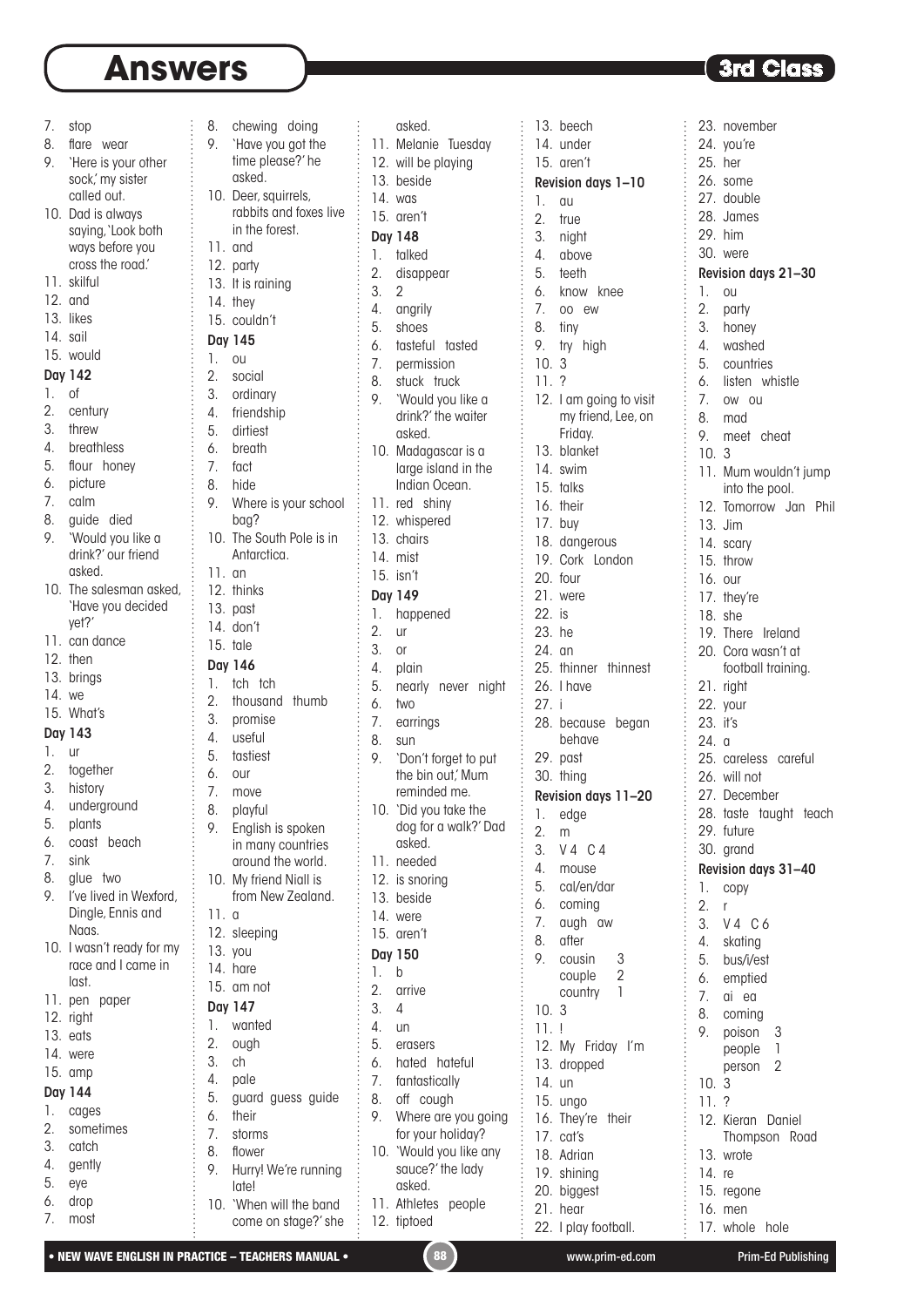|          | 18. should                                                                        |          | Day                     |
|----------|-----------------------------------------------------------------------------------|----------|-------------------------|
|          | 19. Ava                                                                           |          | 13. laughing            |
|          | 20. kindest                                                                       | $14.$ un |                         |
|          | 21. copied                                                                        |          | 15. disappear           |
|          | 22. carry                                                                         |          | 16. wives               |
|          | 23. I play with them.                                                             |          | 17. ate eight           |
|          | 24. february                                                                      |          | 18. might               |
|          | 25. haven't                                                                       |          | 19. Fiona               |
|          |                                                                                   |          |                         |
|          | 26. They                                                                          |          | 20. coming              |
|          | 27. my                                                                            |          | 21. writing             |
|          | 28. under                                                                         |          | 22. sleep               |
|          | 29. she                                                                           |          | 23. We eat oranges.     |
|          | 30. was                                                                           |          | We are eating           |
|          | Revision days 41-50                                                               |          | oranges.                |
| 1.       | αi                                                                                |          | 24. thursday            |
| 2.       | Ireland                                                                           |          | 25. wasn't              |
|          |                                                                                   |          | 26. they                |
|          |                                                                                   |          | 27. rain                |
|          |                                                                                   |          | 28. join                |
|          |                                                                                   |          | 29. her                 |
|          |                                                                                   |          | 30. were                |
|          | 3. children<br>4. afraid<br>5. leaves<br>6. gnome sign<br>7. ey eigh<br>8. modern |          | Revision days 61-70     |
|          | 9. should stood                                                                   | $1.$ ce  |                         |
| 10.3     |                                                                                   |          | 2. square               |
|          | 11. What's in those                                                               |          | 3. machine              |
|          | boxes?                                                                            |          | 4. station              |
|          | 12. Roald Dahl                                                                    |          | 5. tomatoes             |
|          | 13. danced                                                                        |          | 6. brought              |
|          | 14. ripe                                                                          |          | 7. ow oe                |
|          | 15. shouts                                                                        |          |                         |
|          |                                                                                   |          | 8. hard                 |
|          | 16. son                                                                           |          | 9. though show          |
|          | 17. quite                                                                         | 10.3     |                         |
| $18.$ if |                                                                                   |          | 11. We need butter, mil |
|          | 19. Christmas Eve                                                                 |          | sugar and bread.        |
|          | 20. I'm sure you'll like                                                          |          | 12. London England      |
|          | my friend Matt.                                                                   |          | 13. Friday              |
|          | 21. even                                                                          |          | 14. quietly             |
|          | 22. has                                                                           |          | 15. sees                |
|          | 23. were                                                                          |          | 16. sure                |
| 24.      | a                                                                                 |          | 17. meet                |
|          | 25. opening opened                                                                |          | 18. she                 |
|          | 26. is not                                                                        |          | 19. Enid Blyton         |
|          | 27. delicious                                                                     |          | 20. I New Year's Day    |
|          | 28. chain cheese chips                                                            |          | 21. fiction             |
|          | 29. past                                                                          |          | 22. who's               |
|          | 30. board                                                                         |          | 23. your                |
|          | Revision days 51-60                                                               | 24. an   |                         |
| 1.       | yes                                                                               |          | 25. uglier ugliness     |
| 2.       | L                                                                                 |          | 26. do not              |
| 3.       | $V3$ $C7$                                                                         |          | 27. broken              |
|          | 4. digging                                                                        |          | 28. horse hotel hous    |
|          |                                                                                   |          | 29. past                |
| 6.       | 5. wa/ter/fall                                                                    |          | 30. will visit          |
|          | studied                                                                           |          |                         |
|          | 7. oy oi                                                                          |          | Revision days 71-80     |
| 8.       | strong                                                                            | 1.       | very                    |
| 9.       | learnt<br>2                                                                       | 2.       | b                       |
|          | 3<br>least                                                                        |          | 3. V 4 C 4              |
|          | latch<br>1                                                                        |          | 4. fairy                |
| 10.3     |                                                                                   |          | 5. ex/pe/ri/ence        |
|          | 11. When is your friend                                                           | 6.       | saving                  |
|          | coming over?                                                                      | 7.       | b                       |
| 12. L    | Saint Patrick's                                                                   |          | 8. question             |

|    | 9.      | film <sub>2</sub>                  |                                                                                                    |
|----|---------|------------------------------------|----------------------------------------------------------------------------------------------------|
|    |         | first $3$                          |                                                                                                    |
|    |         |                                    |                                                                                                    |
|    |         | fibre 1                            |                                                                                                    |
|    | 10.     | 3                                  |                                                                                                    |
|    |         | 11. Would you like an              |                                                                                                    |
|    |         | ice-cream?                         |                                                                                                    |
|    |         |                                    |                                                                                                    |
|    |         | 12. We packed our                  |                                                                                                    |
|    |         | shoes, socks, t-shirts             |                                                                                                    |
|    |         | and shorts.                        |                                                                                                    |
|    |         | 13. dancing                        |                                                                                                    |
|    |         |                                    |                                                                                                    |
|    | 14. il  |                                    |                                                                                                    |
|    |         | 15. answerous                      |                                                                                                    |
|    |         | 16. batteries                      |                                                                                                    |
|    |         |                                    |                                                                                                    |
|    |         | 17. buy by                         |                                                                                                    |
|    |         | 18. Can                            |                                                                                                    |
|    |         | 19. Danny                          |                                                                                                    |
|    |         | 20. courageous                     |                                                                                                    |
|    |         |                                    |                                                                                                    |
|    |         | 21. invention                      |                                                                                                    |
|    |         | 22. use                            |                                                                                                    |
|    |         |                                    |                                                                                                    |
|    |         | 23. I eat quickly.<br>24. saturday |                                                                                                    |
|    |         | 25. hadn't                         |                                                                                                    |
|    |         |                                    |                                                                                                    |
|    | 26. we  |                                    |                                                                                                    |
|    |         | 27. gold                           |                                                                                                    |
|    |         | 28. plain                          | 的复数形式的过去式和过去分词 医阿拉伯氏的过去式和过去分词形式的过去式和过去分词形式的过去式和过去分词形式 医马克氏试验检尿 医皮肤发育 医皮肤发生 医皮肤发生 医皮肤发生的 医生物学的 医生物学 |
|    |         |                                    |                                                                                                    |
|    |         | 29. him                            |                                                                                                    |
|    |         | 30. were                           |                                                                                                    |
|    |         | Revision days 81-90                |                                                                                                    |
|    | 1.      | ue                                 |                                                                                                    |
|    |         |                                    |                                                                                                    |
|    |         | 2. probably                        |                                                                                                    |
|    |         | 3. colour                          |                                                                                                    |
|    |         | 4. metre                           |                                                                                                    |
|    |         | 5. bridges                         |                                                                                                    |
| k, | 6. tail |                                    |                                                                                                    |
|    |         |                                    |                                                                                                    |
|    | 7.      | tion                               |                                                                                                    |
|    |         | 8. weeping                         |                                                                                                    |
|    |         | 9. liar tyre                       |                                                                                                    |
|    | 10.     | 4                                  |                                                                                                    |
|    |         |                                    |                                                                                                    |
|    |         | 11. Where are you                  |                                                                                                    |
|    |         | gong?                              |                                                                                                    |
|    | 12.     | 'Is Athens the capital             |                                                                                                    |
|    |         | of Greece?' asked                  |                                                                                                    |
|    |         | the pupil.                         |                                                                                                    |
|    | 13.     | Wales                              |                                                                                                    |
|    |         |                                    |                                                                                                    |
|    |         | 14. because                        |                                                                                                    |
|    |         | 15. is guessing                    |                                                                                                    |
|    |         | 16. heel                           |                                                                                                    |
|    |         | 17. hour                           |                                                                                                    |
|    |         |                                    |                                                                                                    |
|    | 18. he  |                                    |                                                                                                    |
|    | 19.     | Samantha's                         |                                                                                                    |
|    |         | computer                           |                                                                                                    |
| ie | 20.     | The teacher said                   |                                                                                                    |
|    |         | 'Make sure you bring               |                                                                                                    |
|    |         | your coat tomorrow.'               |                                                                                                    |
|    |         |                                    |                                                                                                    |
|    |         | 21. release                        |                                                                                                    |
|    |         | 22. he's                           |                                                                                                    |
|    |         | 23. your're                        |                                                                                                    |
|    | 24. a   |                                    |                                                                                                    |
|    |         |                                    |                                                                                                    |
|    |         | 25. perfectly perfected            |                                                                                                    |
|    |         | 26. you have                       |                                                                                                    |
|    |         | 27. guess                          |                                                                                                    |
|    |         | 28. phone phonics                  |                                                                                                    |
|    |         |                                    |                                                                                                    |
|    |         |                                    |                                                                                                    |

|           | photo                      | 19. ph |                        |
|-----------|----------------------------|--------|------------------------|
|           | 29. Mum                    |        | 20. 'What's for dinner |
|           | 30. is visiting            |        | tonight?' I asked.     |
|           | Revision days 91-100       |        | 21. past               |
| 1.        | stick                      |        | 22. done               |
| 2.        | y                          |        | 23. she                |
|           | 3. V 4 C 6                 | 24. an |                        |
| 4. sky    |                            |        | 25. greater greatest   |
|           | 5. ex/per/i/ment           |        | 26. had not            |
|           | 6. decoration              |        | 27. innocently         |
|           | 7. cks cks                 |        | 28. July June junk     |
|           | 8. boring                  |        | 29. Jamie              |
|           | 9. waste<br>3              |        | 30. lion               |
|           | wake<br>2                  |        | Revision days 111-120  |
|           | $\mathbf{1}$<br>wait       |        | 1. little busy         |
| 10.3      |                            | 2.     | n                      |
|           | 11. James won't be         |        | 3. V6 C7               |
|           | coming until later.        |        | 4. chair               |
|           | 12. 'Can you please turn   |        | 5. know/ing/ly         |
|           | the TV down?' Mum          |        | 6. hoping              |
|           | asked.                     | 7.     | tion ssion             |
|           | 13. careful                | 8.     | float                  |
| 14. re    |                            | 9.     | noodle<br>- 2          |
|           | 15. angryless              |        | normal 3               |
|           | 16. person                 |        | 1<br>nobody            |
|           | 17. witch which            | 10.3   |                        |
|           | 18. I borrowed two         |        | 11. Did you make your  |
|           | books from Andy.           |        | bed this morning?      |
|           | 19. and                    |        | 12. Vera shrieked, `Oh |
|           | 20. caring                 |        | no, there's a spider   |
|           | 21. viewing                |        | in my room!'           |
|           | 22. sing                   |        | 13. shouts             |
| 23. spl   |                            |        | 14. dis                |
| 24. scr   |                            |        | 15. disfright          |
| 25. it'll |                            |        | 16. city               |
|           | 26. she                    |        | 17. where wear         |
|           | 27. web                    |        | 18. Tash comes from    |
| 28. str   |                            |        | Canada.                |
|           | 29. because                |        | 19. of                 |
|           | 30. was                    |        | 20. foolish            |
|           | Revision days 101-110      |        | 21. action             |
| 1.        | eau                        |        | 22. agree              |
| 2.        | measure                    |        | 23. Dad's cooking      |
|           | 3. leather                 |        | dinner                 |
|           | 4. breathe                 | 24.    | ou                     |
|           | 5. oceans                  |        | 25. mustn't            |
|           | 6. some                    |        | 26. she                |
| 7.        | W                          |        | 27. foot               |
| 8.        | coat                       |        | 28. scent              |
| 9.        | spoon tune                 |        | 29. but                |
| 10.       | 3                          |        | 30. was                |
| 11.       | Hannah wasn't              |        | Revision days 121-130  |
|           | feeling well on            | 1.     | ough                   |
|           | Thursday.                  | 2.     | enough                 |
|           | 12. 'Help! I'm stuck!' the | 3.     | straight               |
|           | small child cried.         | 4.     | station                |
|           | 13. became                 |        | 5. ferries             |
|           | 14. bird                   |        | 6. Raise               |
|           | 15. Igo                    | 7.     | ch ch                  |
|           | 16. lion                   | 8.     | talk<br>speak          |
| 17.       | breath                     | 9.     | vein<br>cane           |
| 18. in    |                            | 10.3   |                        |